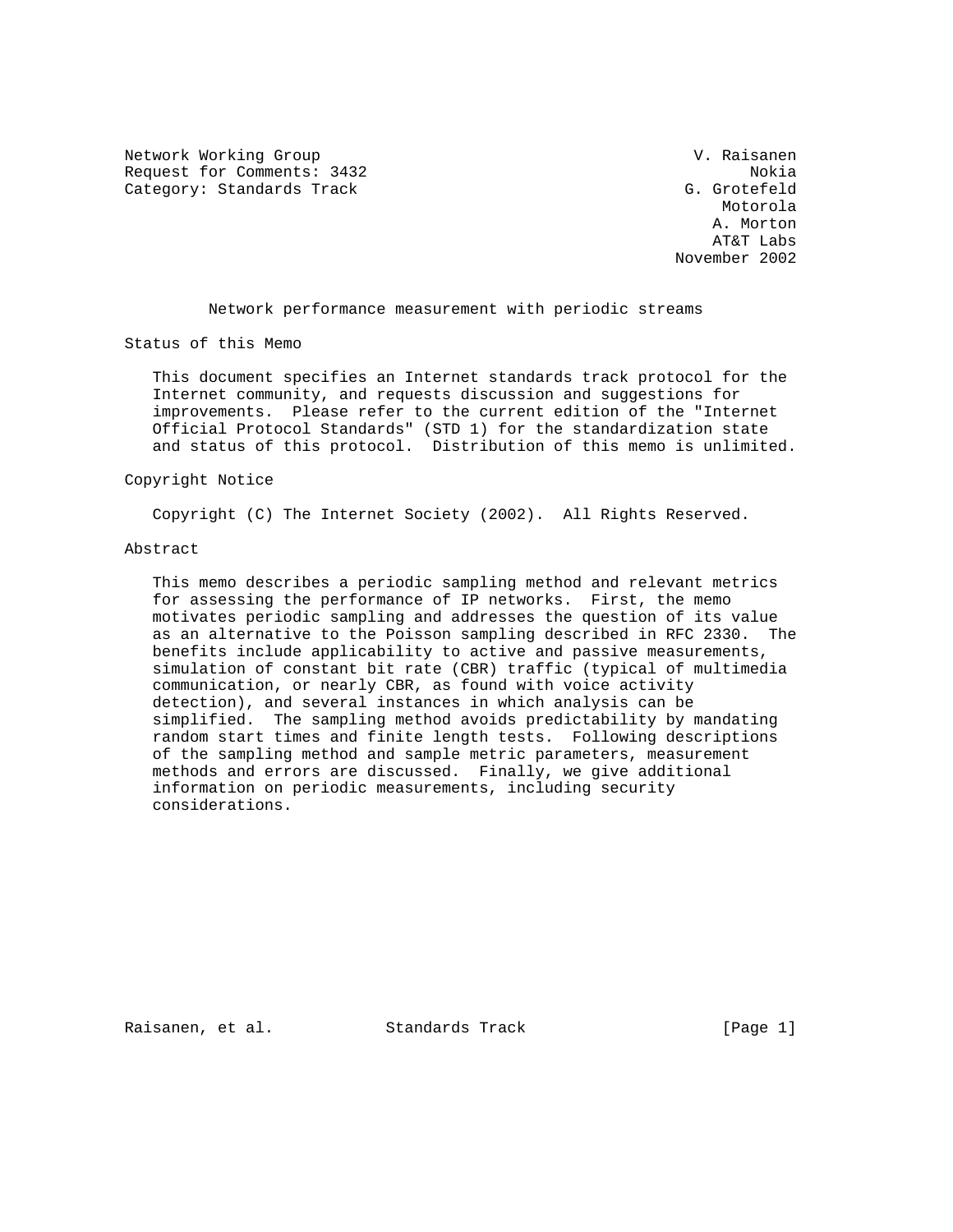Table of Contents

| $1$ .          | Conventions used in this document                                                                                    | 2              |
|----------------|----------------------------------------------------------------------------------------------------------------------|----------------|
| 2.             |                                                                                                                      | $\overline{3}$ |
|                |                                                                                                                      | 3              |
| 3.             | Periodic Sampling Methodology                                                                                        | $\overline{4}$ |
| 4.             | Sample metrics for periodic streams                                                                                  | 5              |
|                |                                                                                                                      | 5              |
|                |                                                                                                                      | 5              |
|                | 4.3 High level description of the procedure to collect a                                                             |                |
|                | $sample \dots \dots \dots \dots \dots \dots \dots \dots \dots \dots \dots \dots \dots \dots \dots \dots \dots \dots$ | 7              |
|                |                                                                                                                      | 8              |
|                | 4.5 Additional Methodology Aspects                                                                                   | 9              |
|                | 4.6 Errors and uncertainties                                                                                         | 9              |
|                |                                                                                                                      | 13             |
| 5.             | Additional discussion on periodic sampling 14                                                                        |                |
|                | 5.1 Measurement applications 15                                                                                      |                |
|                | 5.2 Statistics calculable from one sample 18                                                                         |                |
|                | 5.3 Statistics calculable from multiple samples 18                                                                   |                |
|                |                                                                                                                      |                |
|                | 5.5 Considerations related to delay 19                                                                               |                |
| б.             |                                                                                                                      |                |
|                |                                                                                                                      |                |
|                | 6.3 Interference with the metric 20                                                                                  |                |
| 7 <sub>1</sub> |                                                                                                                      |                |
| 8.             |                                                                                                                      |                |
| 9.             |                                                                                                                      |                |
| 10.            |                                                                                                                      |                |
| 11             |                                                                                                                      |                |
|                |                                                                                                                      |                |
|                |                                                                                                                      |                |

1. Conventions used in this document

 The key words "MUST", "MUST NOT", "REQUIRED", "SHALL", "SHALL NOT", "SHOULD", "SHOULD NOT", "RECOMMENDED", "MAY", and "OPTIONAL" in this document are to be interpreted as described in BCP 14, RFC 2119 [2]. Although RFC 2119 was written with protocols in mind, the key words are used in this document for similar reasons. They are used to ensure that the results of measurements from two different implementations are comparable, and to note instances in which an implementation could perturb the network.

Raisanen, et al. Standards Track [Page 2]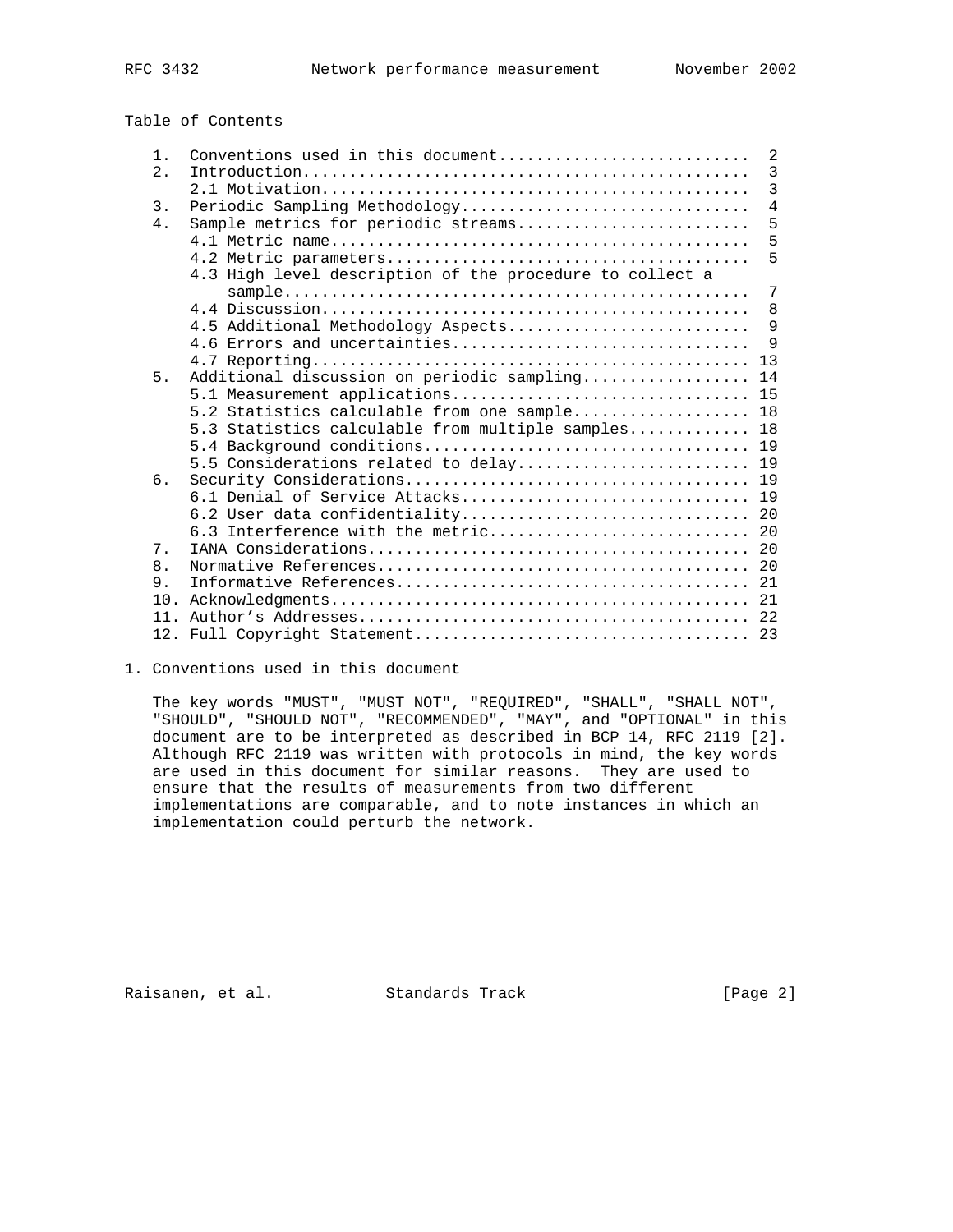# 2. Introduction

 This memo describes a sampling method and performance metrics relevant to certain applications of IP networks. The original driver for this work was Quality of Service of interactive periodic streams, such as multimedia conferencing over IP, but the idea of periodic sampling and measurement has wider applicability. Interactive multimedia traffic is used as an example below to illustrate the concept.

 Transmitting equally sized packets (or mostly same-size packets) through a network at regular intervals simulates a constant bit-rate (CBR), or a nearly CBR multimedia bit stream. Hereafter, these packets are called periodic streams. Cases of "mostly same-size packets" may be found in applications that have multiple coding methods (e.g. digitally coded comfort noise during silence gaps in speech).

 In the following sections, a sampling methodology and metrics are presented for periodic streams. The measurement results may be used in derivative metrics such as average and maximum delays. The memo seeks to formalize periodic stream measurements to achieve comparable results between independent implementations.

# 2.1 Motivation

 As noted in the IPPM framework RFC 2330 [3], a sample metric using regularly spaced singleton tests has some limitations when considered from a general measurement point of view: only part of the network performance spectrum is sampled. However, some applications also sample this limited performance spectrum and their performance may be of critical interest.

Periodic sampling is useful for the following reasons:

- \* It is applicable to passive measurement, as well as active measurement.
- \* An active measurement can be configured to match the characteristics of media flows, and simplifies the estimation of application performance.
- \* Measurements of many network impairments (e.g., delay variation, consecutive loss, reordering) are sensitive to the sampling frequency. When the impairments themselves are time-varying (and the variations are somewhat rare, yet important), a constant sampling frequency simplifies analysis.

Raisanen, et al. Standards Track [Page 3]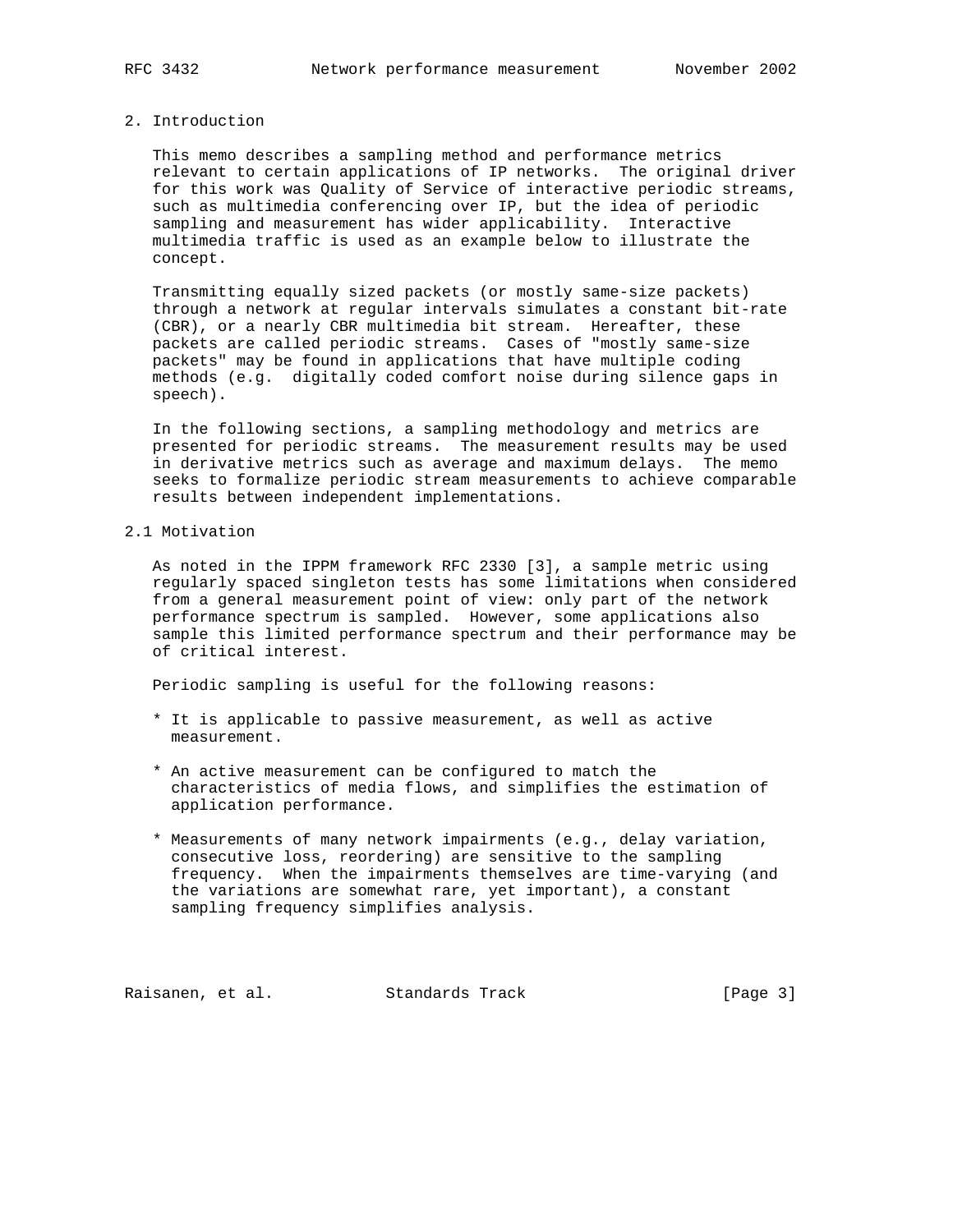\* Frequency Domain analysis is simplified when the samples are equally spaced.

 Simulation of CBR flows with periodic streams encourages dense sampling of network performance, since typical multimedia flows have 10 to 100 packets in each second. Dense sampling permits the characterization of network phenomena with short duration.

3. Periodic Sampling Methodology

 The Framework RFC [3] points out the following potential problems with Periodic Sampling:

- 1. The performance sampled may be synchronized with some other periodic behavior, or the samples may be anticipated and the results manipulated. Unpredictable sampling is preferred.
- 2. Active measurements can cause congestion, and periodic sampling might drive congestion-aware senders into a synchronized state, producing atypical results.

 Poisson sampling produces an unbiased sample for the various IP performance metrics, yet there are situations where alternative sampling methods are advantageous (as discussed under Motivation).

 We can prescribe periodic sampling methods that address the problems listed above. Predictability and some forms of synchronization can be mitigated through the use of random start times and limited stream duration over a test interval. The periodic sampling parameters produce bias, and judicious selection can produce a known bias of interest. The total traffic generated by this or any sampling method should be limited to avoid adverse affects on non-test traffic (packet size, packet rate, and sample duration and frequency should all be considered).

The configuration parameters of periodic sampling are:

- + T, the beginning of a time interval where a periodic sample is desired.
- + dT, the duration of the interval for allowed sample start times.
- + T0, a time that MUST be selected at random from the interval [T, T+dT] to start generating packets and taking measurements.
- + Tf, a time, greater than T0, for stopping generation of packets for a sample (Tf may be relative to T0 if desired).
- + incT, the nominal duration of inter-packet interval, first bit to first bit.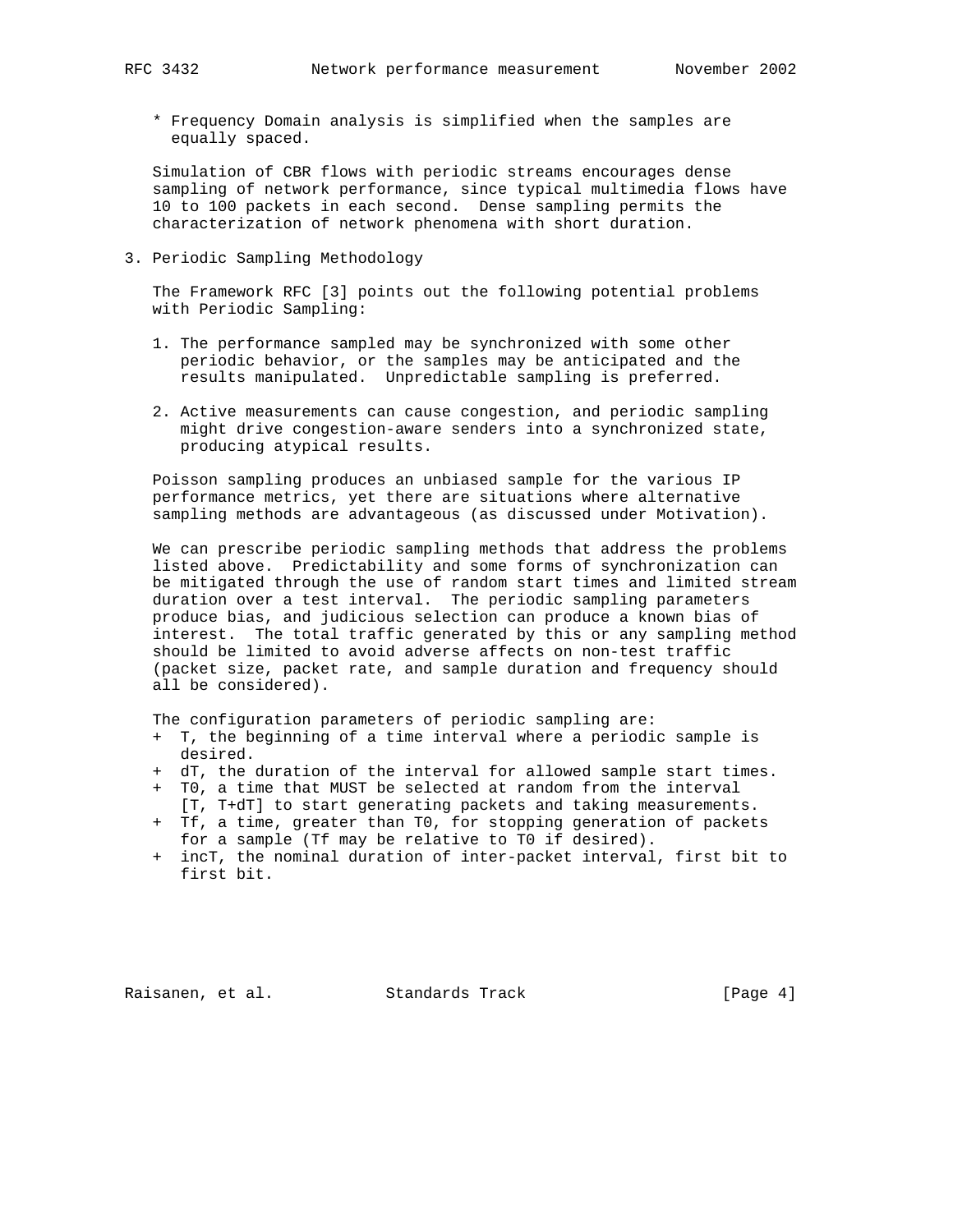T0 may be drawn from a uniform distribution, or  $T0 = T + \text{Unif}(0, dT)$ . Other distributions may also be appropriate. Start times in successive time intervals MUST use an independent value drawn from the distribution. In passive measurement, the arrival of user media flows may have sufficient randomness, or a randomized start time of the measurement during a flow may be needed to meet this requirement.

When a mix of packet sizes is desired, passive measurements usually possess the sequence and statistics of sizes in actual use, while active measurements would need to reproduce the intended distribution of sizes.

4. Sample metrics for periodic streams

 The sample metric presented here is similar to the sample metric Type-P-One-way-Delay-Poisson-Stream presented in RFC 2679[4]. Singletons defined in [3] and [4] are applicable here.

4.1 Metric name

Type-P-One-way-Delay-Periodic-Stream

- 4.2 Metric parameters
- 4.2.1 Global metric parameters

 These parameters apply in the following sub-sections (4.2.2, 4.2.3, and 4.2.4).

Parameters that each Singleton usually includes:

- + Src, the IP address of a host
- + Dst, the IP address of a host
- + IPV, the IP version (IPv4/IPv6) used in the measurement
- + dTloss, a time interval, the maximum waiting time for a packet before declaring it lost.
- + packet size p(j), the desired number of bytes in the Type-P packet, where j is the size index.

Optional parameters:

- + PktType, any additional qualifiers (transport address)
- + Tcons, a time interval for consolidating parameters collected at the measurement points.

While a number of applications will use one packet size  $(j = 1)$ , other applications may use packets of different sizes  $(j > 1)$ . Especially in cases of congestion, it may be useful to use packets smaller than the maximum or predominant size of packets in the periodic stream.

Raisanen, et al. Standards Track [Page 5]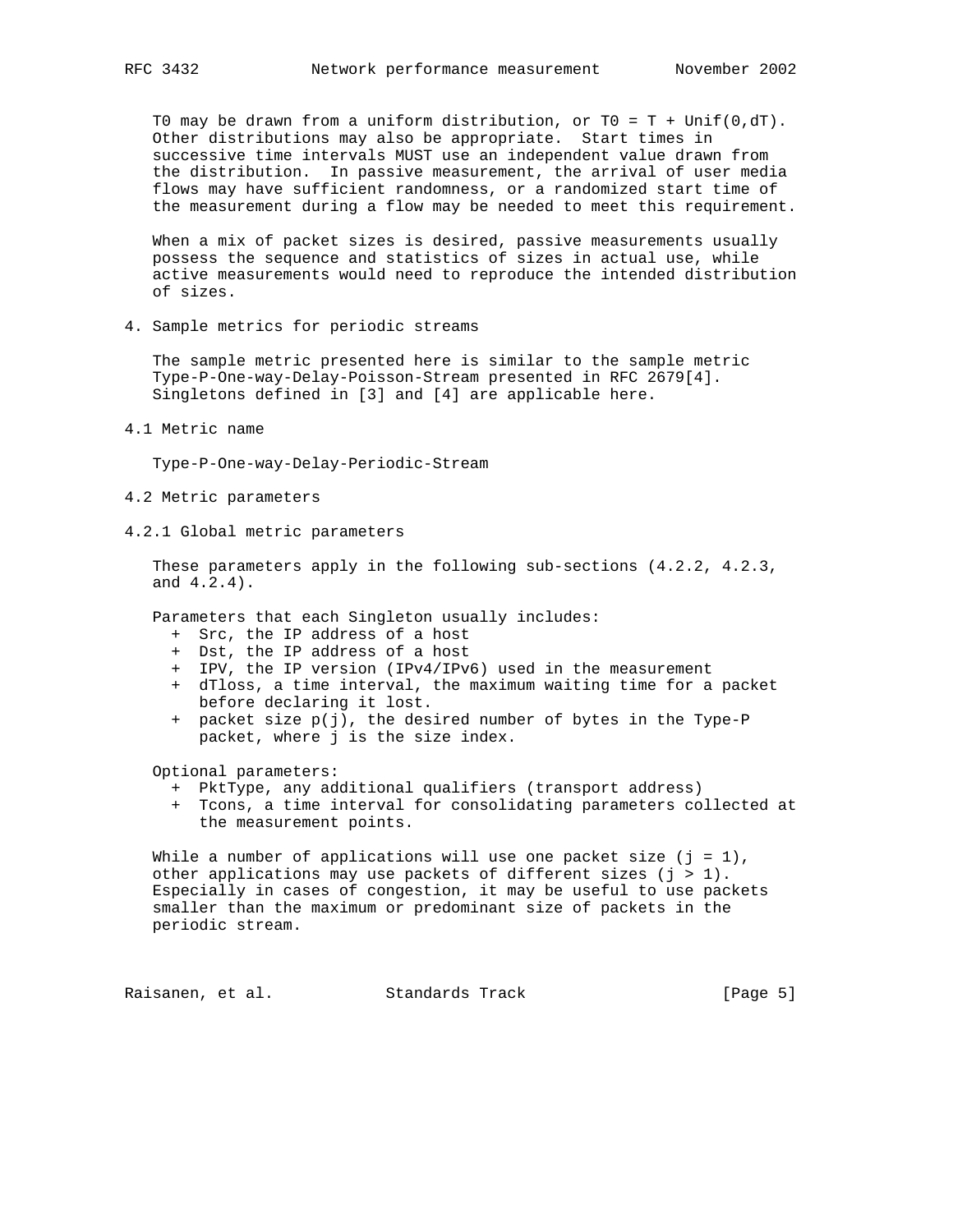A topology where Src and Dst are separate from the measurement points is assumed.

4.2.2 Parameters collected at the measurement point MP(Src)

Parameters that each Singleton usually includes:

 + Tstamp(Src)[i], for each packet [i], the time of the packet as measured at MP(Src)

Additional parameters:

- + PktID(Src) [i], for each packet [i], a unique identification or sequence number.
- + PktSi(Src) [i], for each packet [i], the actual packet size.

 Some applications may use packets of different sizes, either because of application requirements or in response to IP performance experienced.

- 4.2.3 Parameters collected at the measurement point MP(Dst)
	- + Tstamp(Dst)[i], for each packet [i], the time of the packet as measured at MP(Dst)
	- + PktID(Dst) [i], for each packet [i], a unique identification or sequence number.
	- + PktSi(Dst) [i], for each packet [i], the actual packet size.

Optional parameters:

- + dTstop, a time interval, used to add to time Tf to determine when to stop collecting metrics for a sample
- + PktStatus [i], for each packet [i], the status of the packet received. Possible status includes OK, packet header corrupt, packet payload corrupt, duplicate, fragment. The criteria to determine the status MUST be specified, if used.
- 4.2.4 Sample Metrics resulting from combining parameters at MP(Src) and MP(Dst)

 Using the parameters above, a delay singleton would be calculated as follows:

 + Delay [i], for each packet [i], the time interval  $Delay[i] = Tstamp(Dst)[i] - Tstamp(Src)[i]$ 

Raisanen, et al. Standards Track (Page 6)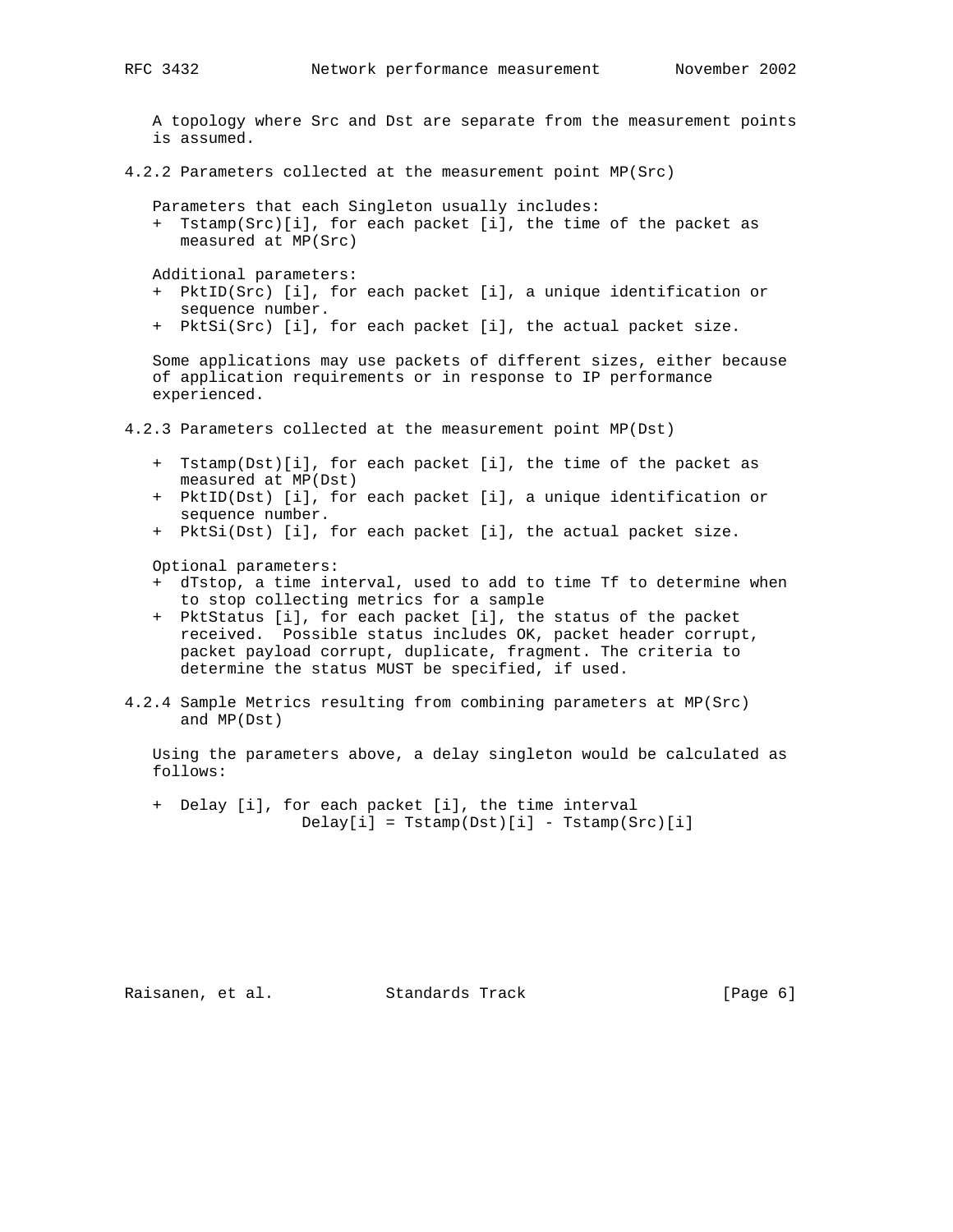For the following conditions, it will not be possible to compute delay singletons:

 Spurious: There will be no Tstamp(Src)[i] time Not received: There will be no Tstamp (Dst) [i] Corrupt packet header: There will be no Tstamp (Dst) [i] Duplicate: Only the first non-corrupt copy of the packet received at Dst should have Delay [i] computed.

A sample metric for average delay is as follows

AveDelay =  $(1/N)$ Sum(from i=1 to N, Delay[i])

assuming all packets i= 1 through N have valid singletons.

A delay variation [5] singleton can also be computed:

 + IPDV[i], for each packet [i] except the first one, delay variation between successive packets would be calculated as

IPDV[i] = Delay[i] - Delay [i-1]

 IPDV[i] may be negative, zero, or positive. Delay singletons for packets i and i-1 must be calculable or IPDV[i] is undefined.

An example metric for the IPDV sample is the range:

 $RangeIPDV = max(IPDV[]) - min(IPDV[])$ 

4.3 High level description of the procedure to collect a sample

 Beginning on or after time T0, Type-P packets are generated by Src and sent to Dst until time Tf is reached with a nominal interval between the first bit of successive packets of incT, as measured at MP(Src). incT may be nominal due to a number of reasons: variation in packet generation at Src, clock issues (see section 4.6), etc. MP(Src) records the parameters above only for packets with timestamps between and including T0 and Tf having the required Src, Dst, and any other qualifiers. MP (Dst) also records for packets with time stamps between T0 and (Tf + dTstop).

 Optionally at a time Tf + Tcons (but eventually in all cases), the data from MP(Src) and MP(Dst) are consolidated to derive the sample metric results. To prevent stopping data collection too soon, dTcons should be greater than or equal to dTstop. Conversely, to keep data collection reasonably efficient, dTstop should be some reasonable time interval (seconds/minutes/hours), even if dTloss is infinite or extremely long.

Raisanen, et al. Standards Track [Page 7]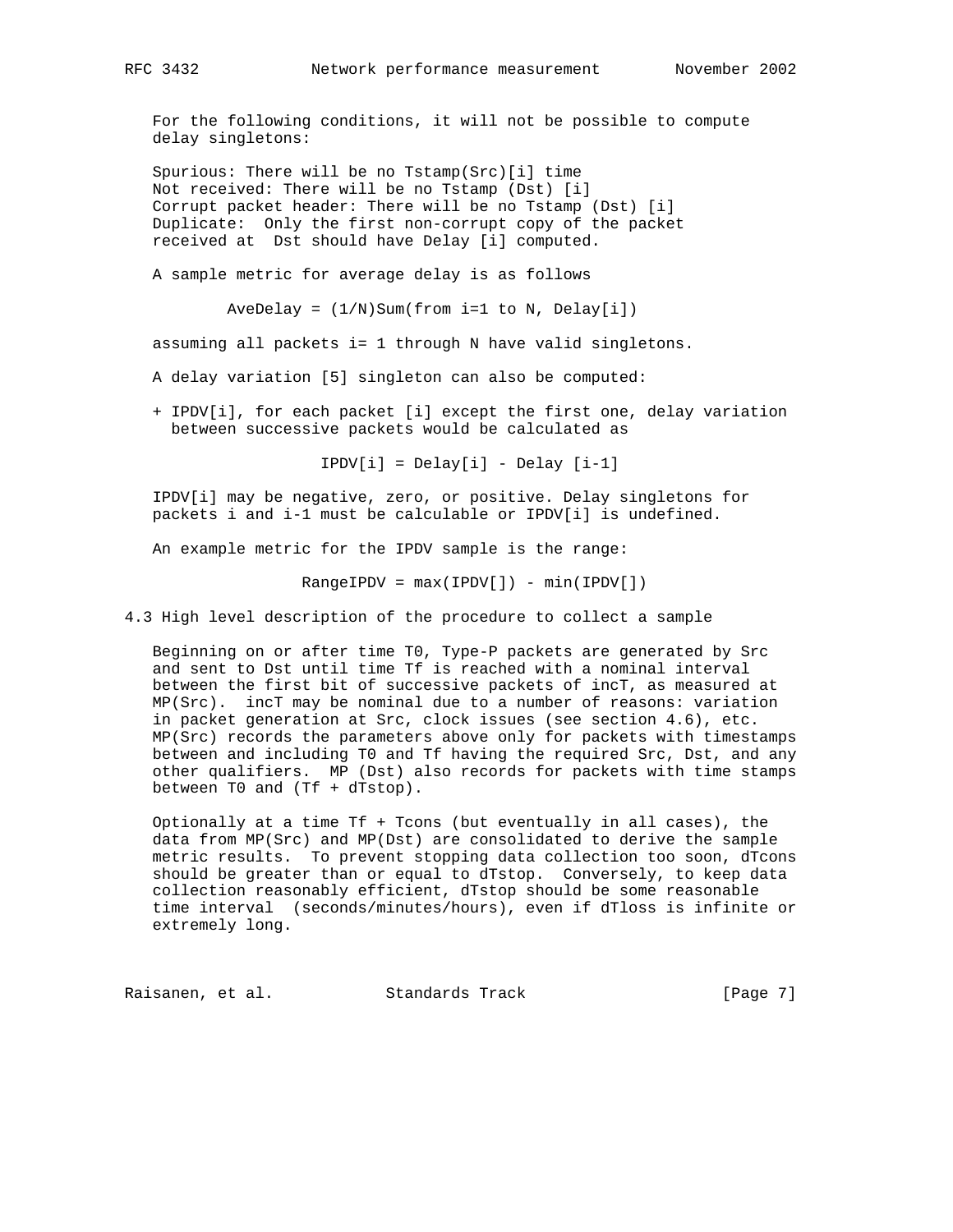#### 4.4 Discussion

 This sampling methodology is intended to quantify the delays and the delay variation as experienced by multimedia streams of an application. Due to the definitions of these metrics, packet loss status is also recorded. The nominal interval between packets assesses network performance variations on a specific time scale.

 There are a number of factors that should be taken into account when collecting a sample metric of Type-P-One-way-Delay-Periodic-Stream.

- + The interval T0 to Tf should be specified to cover a long enough time interval to represent a reasonable use of the application under test, yet not excessively long in the same context (e.g. phone calls last longer than 100ms, but less than one week).
- + The nominal interval between packets (incT) and the packet size(s)  $(p(j))$  should not define an equivalent bit rate that exceeds the capacity of the egress port of Src, the ingress port of Dst, or the capacity of the intervening network(s), if known. There may be exceptional cases to test the response of the application to overload conditions in the transport networks, but these cases should be strictly controlled.
- + Real delay values will be positive. Therefore, it does not make sense to report a negative value as a real delay. However, an individual zero or negative delay value might be useful as part of a stream when trying to discover a distribution of the delay errors.
- + Depending on measurement topology, delay values may be as low as 100 usec to 10 msec, whereby it may be important for Src and Dst to synchronize very closely. GPS systems afford one way to achieve synchronization to within several 10s of usec. Ordinary application of NTP may allow synchronization to within several msec, but this depends on the stability and symmetry of delay properties among the NTP agents used, and this delay is what we are trying to measure.
- + A given methodology will have to include a way to determine whether a packet was lost or whether delay is merely very large (and the packet is yet to arrive at Dst). The global metric parameter dTloss defines a time interval such that delays larger than dTloss are interpreted as losses. {Comment: For many applications, the treatment of a large delay as infinite/loss will be inconsequential. A TCP data packet, for example, that arrives only after several multiples of the usual RTT may as well have been lost.}

Raisanen, et al. Standards Track [Page 8]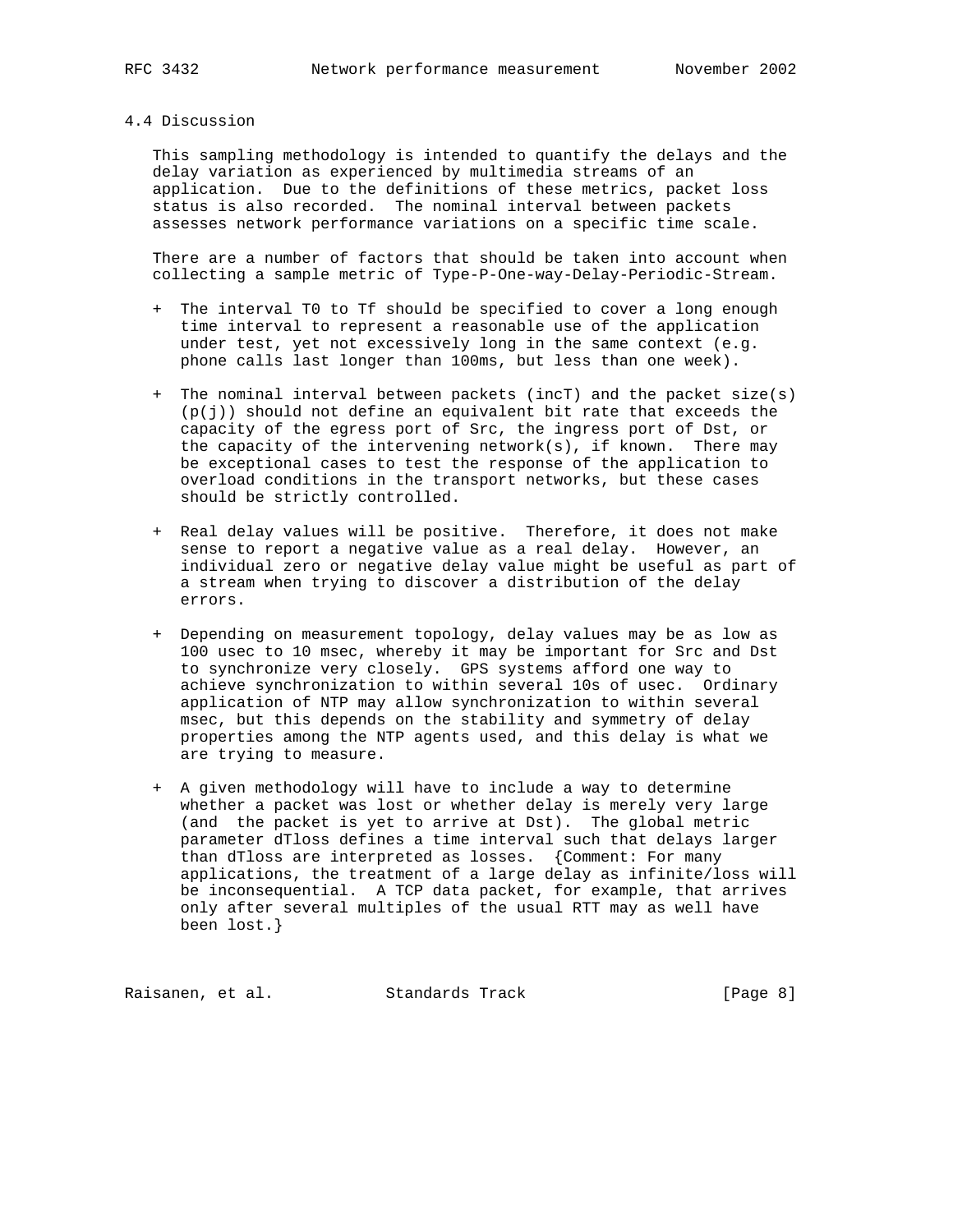4.5 Additional Methodology Aspects

 As with other Type-P-\* metrics, the detailed methodology will depend on the Type-P (e.g., protocol number, UDP/TCP port number, size, precedence).

4.6 Errors and uncertainties

 The description of any specific measurement method should include an accounting and analysis of various sources of error or uncertainty. The Framework RFC [3] provides general guidance on this point, but we note here the following specifics related to periodic streams and delay metrics:

- + Error due to variation of incT. The reasons for this can be uneven process scheduling, possibly due to CPU load.
- + Errors or uncertainties due to uncertainties in the clocks of the MP(Src) and MP(Dst) measurement points.
- + Errors or uncertainties due to the difference between 'wire time' and 'host time'.

4.6.1. Errors or uncertainties related to Clocks

 The uncertainty in a measurement of one-way delay is related, in part, to uncertainties in the clocks of MP(Src) and MP(Dst). In the following, we refer to the clock used to measure when the packet was measured at MP(Src) as the MP(Src) clock and we refer to the clock used to measure when the packet was received at MP(Dst) as the MP(Dst) clock. Alluding to the notions of synchronization, accuracy, resolution, and skew, we note the following:

- + Any error in the synchronization between the MP(Src) clock and the MP(Dst) clock will contribute to error in the delay measurement. We say that the MP(Src) clock and the MP(Dst) clock have a synchronization error of Tsynch if the MP(Src) clock is Tsynch ahead of the MP(Dst) clock. Thus, if we know the value of Tsynch exactly, we could correct for clock synchronization by adding Tsynch to the uncorrected value of Tstamp(Dst)[i] - Tstamp(Src) [i].
- + The resolution of a clock adds to uncertainty about any time measured with it. Thus, if the MP(Src) clock has a resolution of 10 msec, then this adds 10 msec of uncertainty to any time value measured with it. We will denote the resolution of the source clock and the MP(Dst) clock as ResMP(Src) and ResMP(Dst), respectively.

Raisanen, et al. Standards Track [Page 9]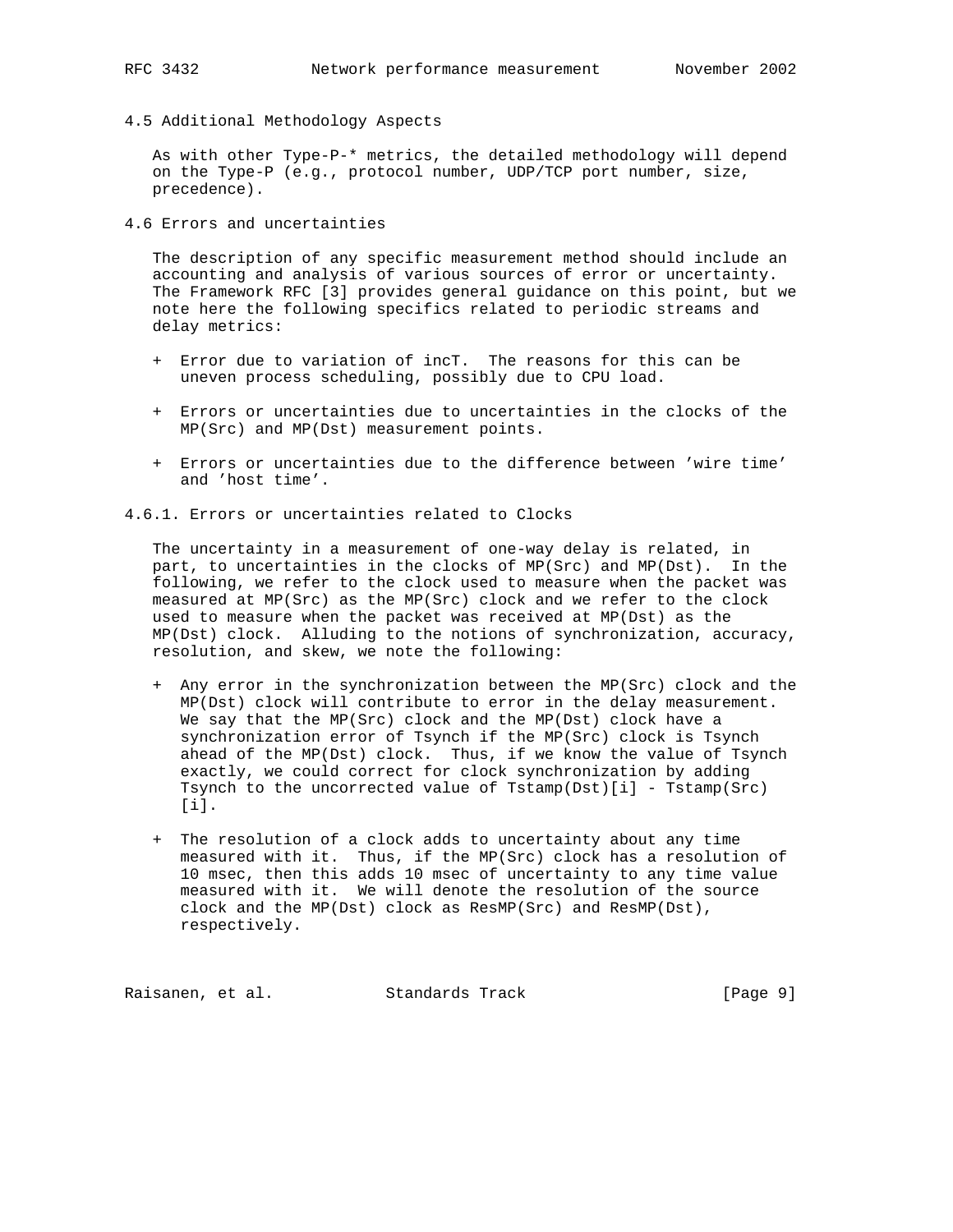+ The skew of a clock is not so much an additional issue as it is a realization of the fact that Tsynch is itself a function of time. Thus, if we attempt to measure or to bound Tsynch, this measurement or calculation must be repeated periodically. Over some periods of time, this function can be approximated as a linear function plus some higher order terms; in these cases, one option is to use knowledge of the linear component to correct the clock. Using this correction, the residual Tsynch is made smaller, but remains a source of uncertainty that must be accounted for. We use the function  $Esyrch(t)$  to denote an upper bound on the uncertainty in synchronization. Thus,  $|Tsynch(t)| \leq$ Esynch(t).

 Taking these items together, we note that naive computation Tstamp(Dst)[i] - Tstamp(Src) [i] will be off by Tsynch(t) +/- (ResMP(SRc) + ResMP(Dst)). Using the notion of Esynch(t), we note that these clock-related problems introduce a total uncertainty of Esynch(t)+ Rsource + Rdest. This estimate of total clock-related uncertainty should be included in the error/uncertainty analysis of any measurement implementation.

4.6.2. Errors or uncertainties related to wire time vs host time

 We would like to measure the time between when a packet is measured and time-stamped at MP(Src) and when it arrives and is time-stamped at MP(Dst); we refer to these as "wire times." However, if timestamps are applied by software on Src and Dst, then this software can only directly measure the time between when Src generates the packet just prior to sending the test packet and when Dst has started to process the packet after having received the test packet; we refer to these two points as "host times".

 To the extent that the difference between wire time and host time is accurately known, this knowledge can be used to correct for wire time measurements. The corrected value more accurately estimates the desired (host time) metric, and visa-versa.

 To the extent, however, that the difference between wire time and host time is uncertain, this uncertainty must be accounted for in an analysis of a given measurement method. We denote by Hsource an upper bound on the uncertainty in the difference between wire time of MP(Src) and host time on the Src host, and similarly define Hdest for the difference between the host time on the Dst host and the wire time of MP(Dst). We then note that these problems introduce a total uncertainty of Hsource+Hdest. This estimate of total wire-vs-host uncertainty should be included in the error/uncertainty analysis of any measurement implementation.

Raisanen, et al. Standards Track [Page 10]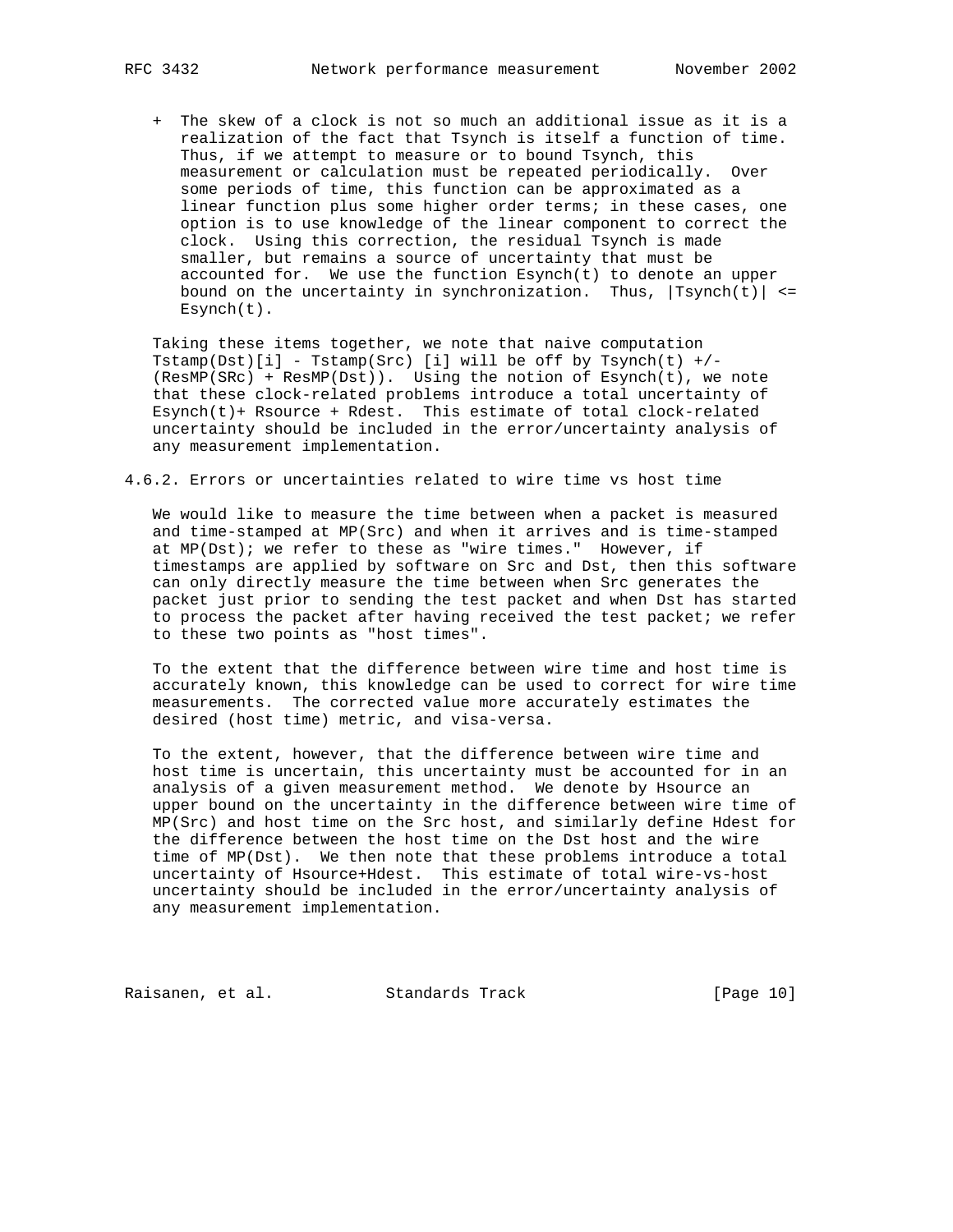4.6.3. Calibration

Generally, the measured values can be decomposed as follows:

measured value = true value + systematic error + random error

 If the systematic error (the constant bias in measured values) can be determined, it can be compensated for in the reported results.

reported value = measured value - systematic error

therefore

reported value = true value + random error

 The goal of calibration is to determine the systematic and random error generated by the instruments themselves in as much detail as possible. At a minimum, a bound ("e") should be found such that the reported value is in the range (true value - e) to (true value + e) at least 95 percent of the time. We call "e" the calibration error for the measurements. It represents the degree to which the values produced by the measurement instrument are repeatable; that is, how closely an actual delay of 30 ms is reported as 30 ms. {Comment: 95 percent was chosen due to reasons discussed in [4], briefly summarized as (1) some confidence level is desirable to be able to remove outliers, which will be found in measuring any physical property; (2) a particular confidence level should be specified so that the results of independent implementations can be compared.}

 From the discussion in the previous two sections, the error in measurements could be bounded by determining all the individual uncertainties, and adding them together to form:

Esynch(t) + ResMP(Src) + ResMP(Dst) + Hsource + Hdest

 However, reasonable bounds on both the clock-related uncertainty captured by the first three terms and the host-related uncertainty captured by the last two terms should be possible by careful design techniques and calibrating the instruments using a known, isolated, network in a lab.

 For example, the clock-related uncertainties are greatly reduced through the use of a GPS time source. The sum of  $Esynch(t)$  + ResMP(Src) + ResMP(Dst) is small, and is also bounded for the duration of the measurement because of the global time source. The host-related uncertainties, Hsource + Hdest, could be bounded by

Raisanen, et al. Standards Track [Page 11]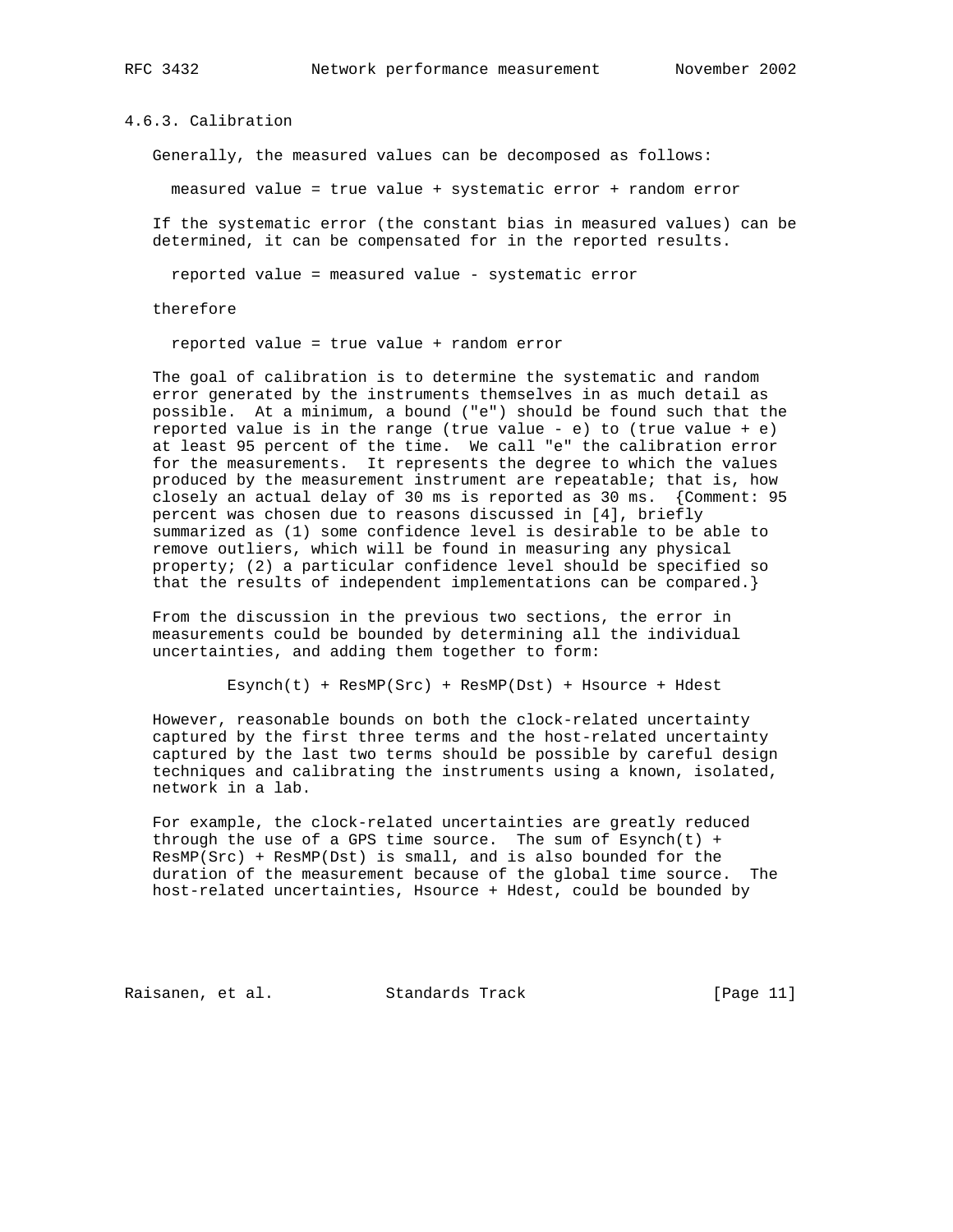connecting two instruments back-to-back with a high-speed serial link or isolated LAN segment. In this case, repeated measurements are measuring the same one-way delay.

 If the test packets are small, such a network connection has a minimal delay that may be approximated by zero. The measured delay therefore contains only systematic and random error in the instrumentation. The "average value" of repeated measurements is the systematic error, and the variation is the random error. One way to compute the systematic error, and the random error, to a 95% confidence, is to repeat the experiment many times - at least hundreds of tests. The systematic error would then be the median. The random error could then be found by removing the systematic error from the measured values. The 95% confidence interval would be the range from the 2.5th percentile to the 97.5th percentile of these deviations from the true value. The calibration error "e" could then be taken to be the largest absolute value of these two numbers, plus the clock-related uncertainty. {Comment: as described, this bound is relatively loose since the uncertainties are added, and the absolute value of the largest deviation is used. As long as the resulting value is not a significant fraction of the measured values, it is a reasonable bound. If the resulting value is a significant fraction of the measured values, then more exact methods will be needed to compute the calibration error.}

 Note that random error is a function of measurement load. For example, if many paths will be measured by one instrument, this might increase interrupts, process scheduling, and disk I/O (for example, recording the measurements), all of which may increase the random error in measured singletons. Therefore, in addition to minimal load measurements to find the systematic error, calibration measurements should be performed with the same measurement load that the instruments will see in the field.

 We wish to reiterate that this statistical treatment refers to the calibration of the instrument; it is used to "calibrate the meter stick" and say how well the meter stick reflects reality.

4.6.4 Errors in incT

 The nominal interval between packets, incT, can vary during either active or passive measurements. In passive measurement, packet headers may include a timestamp applied prior to most of the protocol stack, and the actual sending time may vary due to processor scheduling. For example, H.323 systems are required to have packets ready for the network stack within 5 ms of their ideal time. There may be additional variation from the network between the Src and the

Raisanen, et al. Standards Track [Page 12]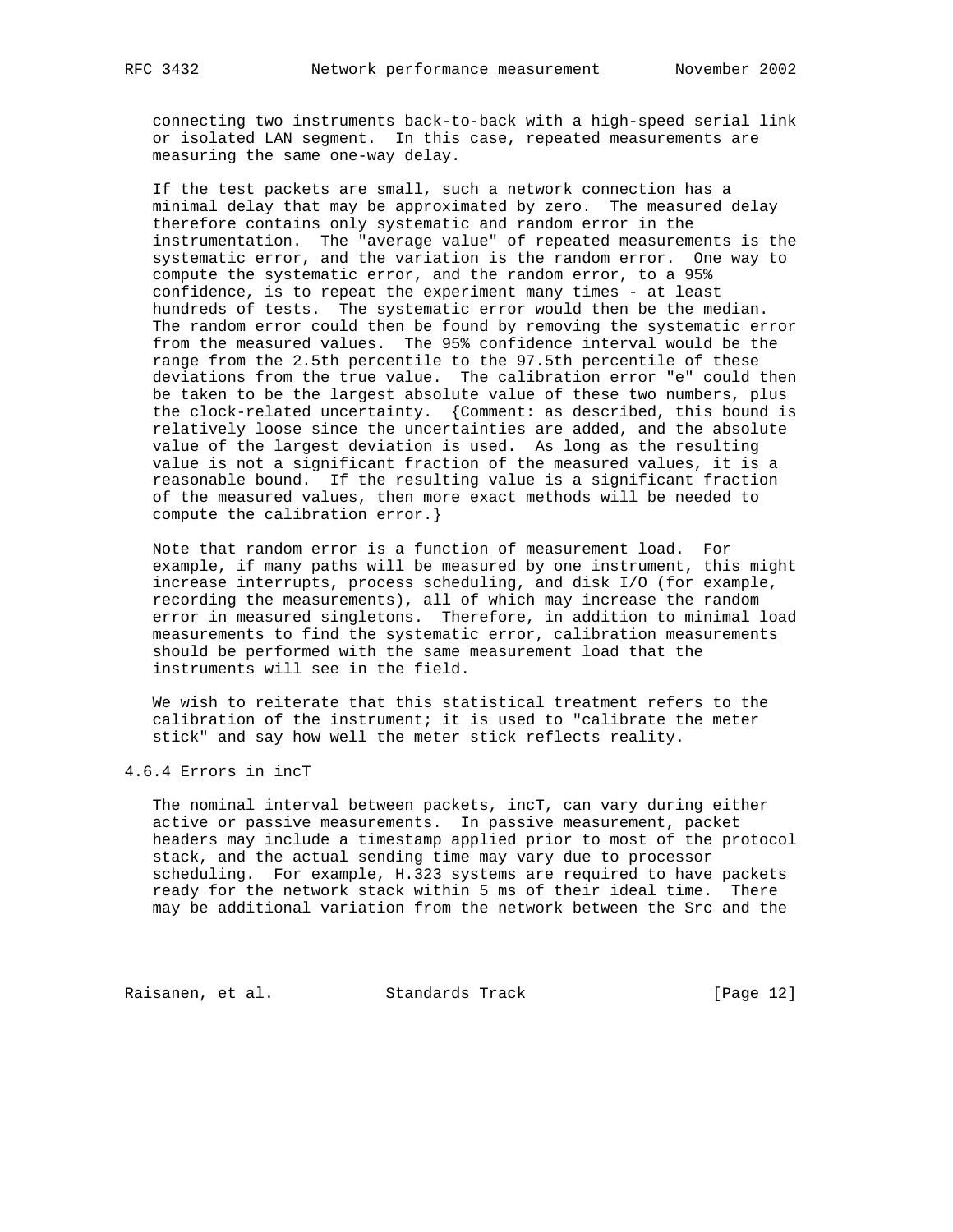MP(Src). Active measurement systems may encounter similar errors, but to a lesser extent. These errors must be accounted for in some types of analysis.

4.7 Reporting

 The calibration and context in which the method is used MUST be carefully considered, and SHOULD always be reported along with metric results. We next present five items to consider: the Type-P of test packets, the threshold of delay equivalent to loss, error calibration, the path traversed by the test packets, and background conditions at Src, Dst, and the intervening networks during a sample. This list is not exhaustive; any additional information that could be useful in interpreting applications of the metrics should also be reported.

4.7.1. Type-P

 As noted in the Framework document [3], the value of a metric may depend on the type of IP packets used to make the measurement, or "type-P". The value of Type-P-One-way-Periodic-Delay could change if the protocol (UDP or TCP), port number, size, or arrangement for special treatment (e.g., IP precedence or RSVP) changes. The exact Type-P used to make the measurements MUST be reported.

4.7.2. Threshold for delay equivalent to loss

 In addition, the threshold for delay equivalent to loss (or methodology to determine this threshold) MUST be reported.

# 4.7.3. Calibration results

- + If the systematic error can be determined, it SHOULD be removed from the measured values.
- + You SHOULD also report the calibration error, e, such that the true value is the reported value plus or minus e, with 95% confidence (see the last section.)
- + If possible, the conditions under which a test packet with finite delay is reported as lost due to resource exhaustion on the measurement instrument SHOULD be reported.

# 4.7.4. Path

 The path traversed by the packets SHOULD be reported, if possible. In general, it is impractical to know the precise path a given packet takes through the network. The precise path may be known for certain Type-P packets on short or stable paths. If Type-P includes the record route (or loose-source route) option in the IP header, and the

Raisanen, et al. Standards Track [Page 13]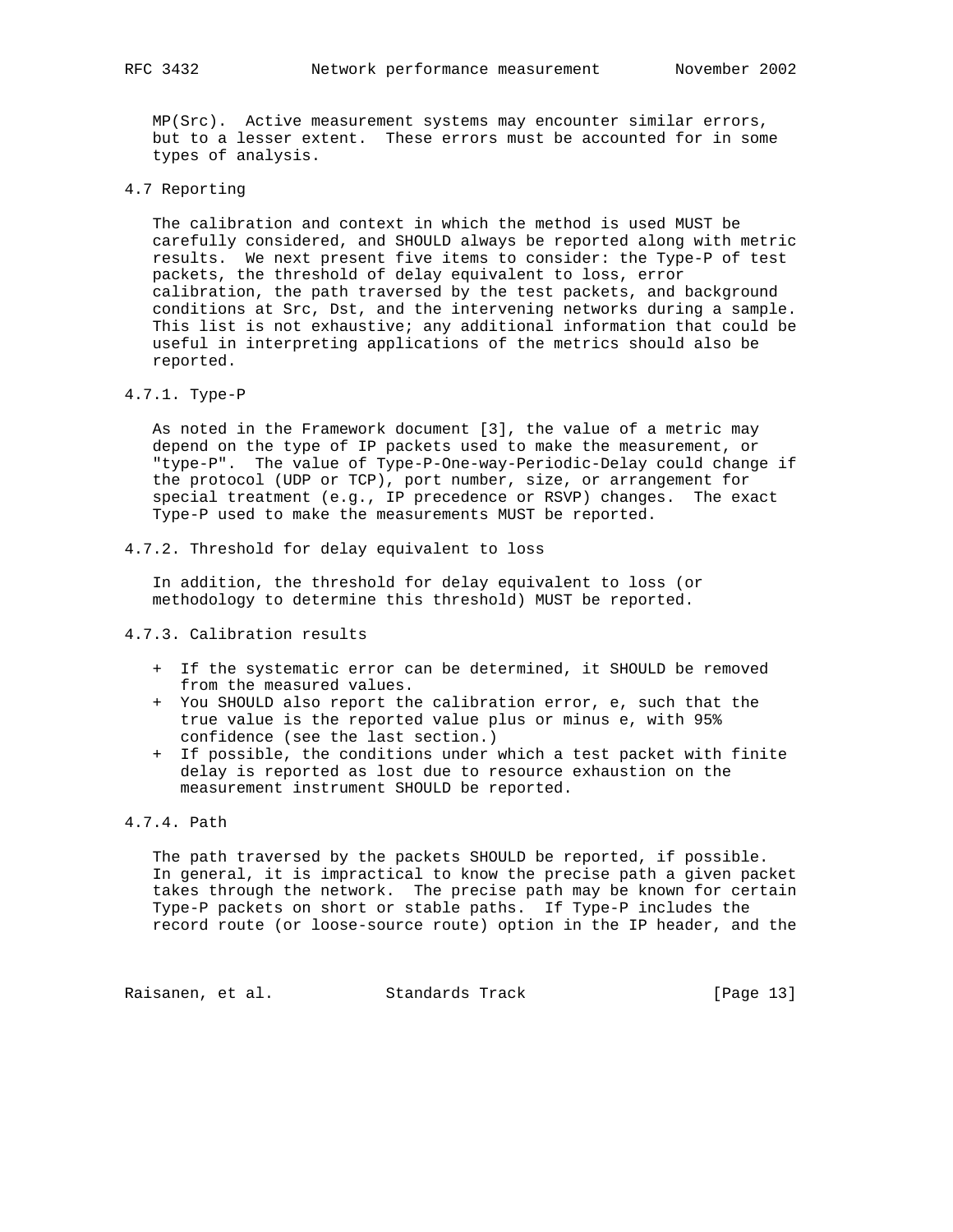path is short enough, and all routers on the path support record (or loose-source) route, then the path will be precisely recorded.

 This may be impractical because the route must be short enough. Many routers do not support (or are not configured for) record route, and use of this feature would often artificially worsen the performance observed by removing the packet from common-case processing.

 However, partial information is still valuable context. For example, if a host can choose between two links (and hence two separate routes from Src to Dst), then the initial link used is valuable context. {Comment: For example, with one commercial setup, a Src on one NAP can reach a Dst on another NAP by either of several different backbone networks.}

5. Additional discussion on periodic sampling

 Fig.1 illustrates measurements on multiple protocol levels that are relevant to this memo. The user's focus is on transport quality evaluation from the application point of view. However, to properly separate the quality contribution of the operating system and codec on packet voice, for example, it is beneficial to be able to measure quality at the IP level [6]. Link layer monitoring provides a way of accounting for link layer characteristics such as bit error rates.

 --------------- | application | --------------- | transport | <-- --------------- | network | <-- --------------- | link | <-- --------------- | physical | ---------------

 Fig. 1: Different possibilities for performing measurements: a protocol view. Above, "application" refers to all layers above L4 and is not used in the OSI sense.

 In general, the results of measurements may be influenced by individual application requirements/responses related to the following issues:

 + Lost packets: Applications may have varying tolerance to lost packets. Another consideration is the distribution of lost packets (i.e. random or bursty).

Raisanen, et al. Standards Track [Page 14]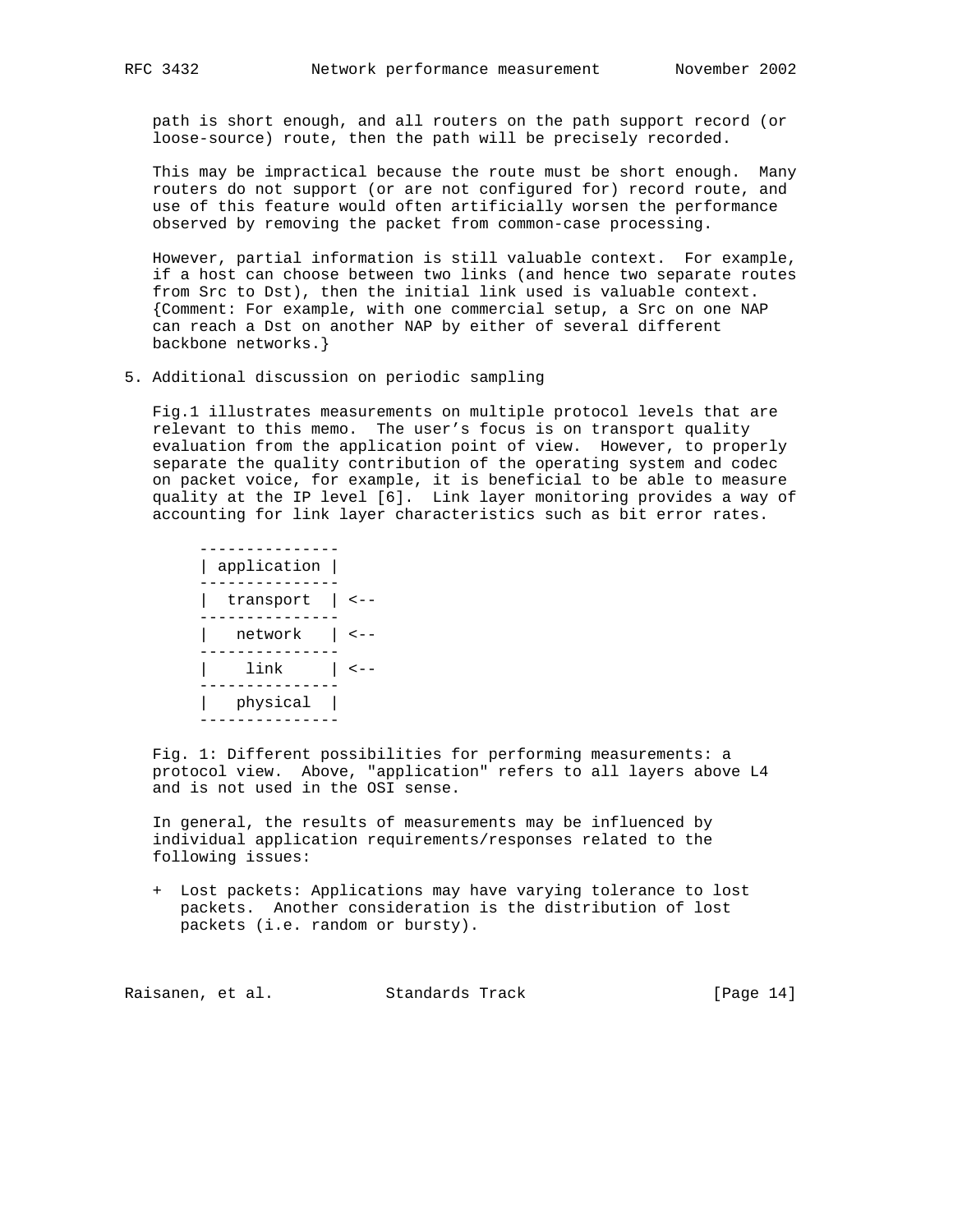- + Long delays: Many applications will consider packets delayed longer than a certain value to be equivalent to lost packets (i.e. real time applications).
- + Duplicate packets: Some applications may be perturbed if duplicate packets are received.
- + Reordering: Some applications may be perturbed if packets arrive out of sequence. This may be in addition to the possibility of exceeding the "long" delay threshold as a result of being out of sequence.
- + Corrupt packet header: Most applications will probably treat a packet with a corrupt header as equivalent to a lost packet.
- + Corrupt packet payload: Some applications (e.g. digital voice codecs) may accept corrupt packet payload. In some cases, the packet payload may contain application specific forward error correction (FEC) that can compensate for some level of corruption.
- + Spurious packet: Dst may receive spurious packets (i.e. packets that are not sent by the Src as part of the metric). Many applications may be perturbed by spurious packets.

 Depending, e.g., on the observed protocol level, some issues listed above may be indistinguishable from others by the application, it may be important to preserve the distinction for the operators of Src, Dst, and/or the intermediate network(s).

5.1 Measurement applications

 This sampling method provides a way to perform measurements irrespective of the possible QoS mechanisms utilized in the IP network. As an example, for a QoS mechanism without hard guarantees, measurements may be used to ascertain that the "best" class gets the service that has been promised for the traffic class in question. Moreover, an operator could study the quality of a cheap, low guarantee service implemented using possible slack bandwidth in other classes. Such measurements could be made either in studying the feasibility of a new service, or on a regular basis.

 IP delivery service measurements have been discussed within the International Telecommunications Union (ITU). A framework for IP service level measurements (with references to the framework for IP performance [3]) that is intended to be suitable for service planning has been approved as I.380 [7]. ITU-T Recommendation I.380 covers abstract definitions of performance metrics. This memo describes a method that is useful, both for service planning and end-user testing purposes, in both active and passive measurements.

Raisanen, et al. Standards Track [Page 15]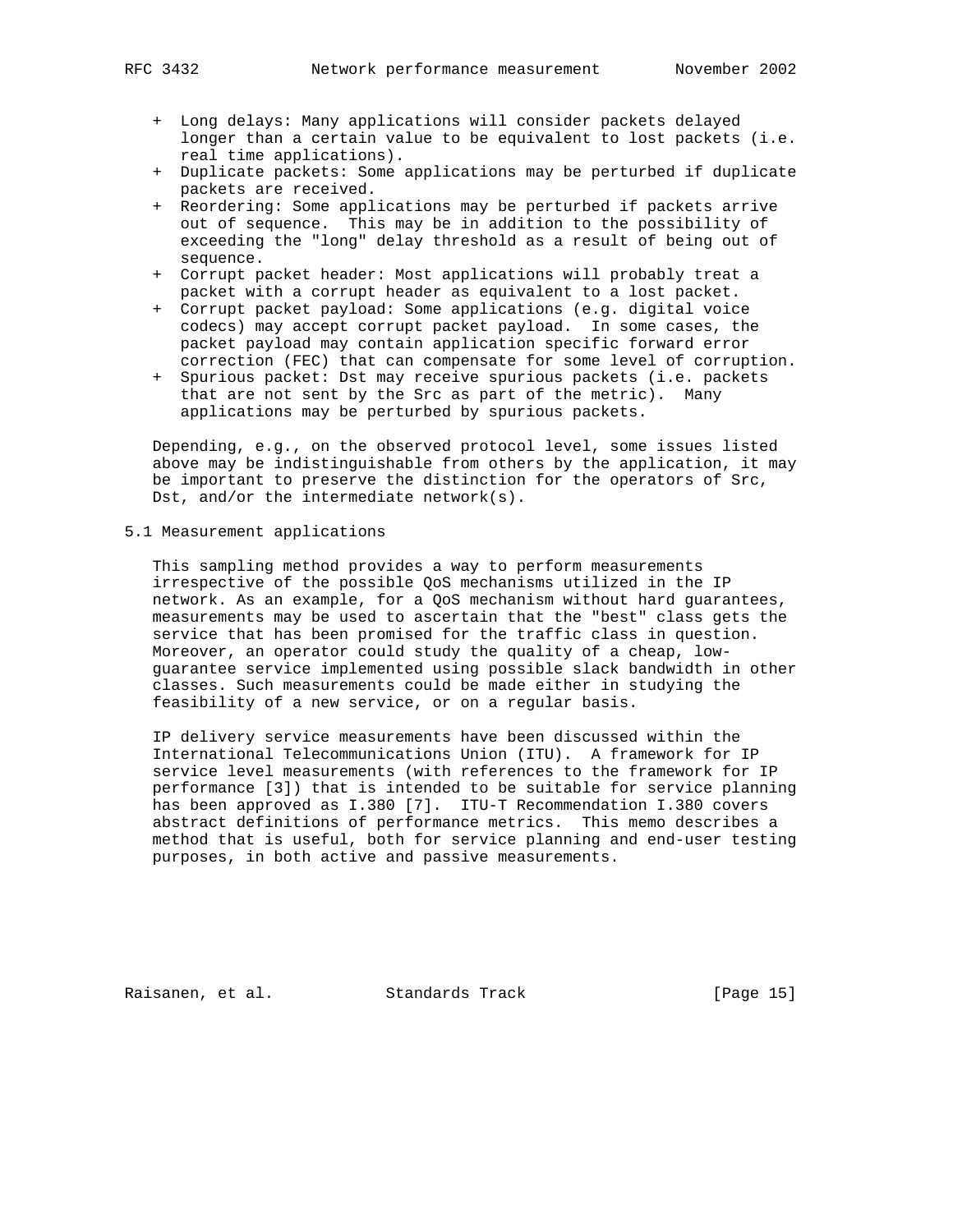Delay measurements can be one-way [3,4], paired one-way, or round trip [8]. Accordingly, the measurements may be performed either with synchronized or unsynchronized Src/Dst host clocks. Different possibilities are listed below.

 The reference measurement setup for all measurement types is shown in Fig. 2.

|                                       | --< TP >------- |             |
|---------------------------------------|-----------------|-------------|
|                                       |                 |             |
|                                       |                 |             |
| Src       MP  <br>-------       (Src) | MP  <br> (Dst)  | $ $ Dst $ $ |
|                                       |                 |             |

Fig. 2: Example measurement setup.

 An example of the use of the method is a setup with a source host (Src), a destination host (Dst), and corresponding measurement points (MP(Src) and MP(Dst)) as shown in Figure 2. Separate equipment for measurement points may be used if having Src and/or Dst conduct the measurement may significantly affect the delay performance to be measured. MP(Src) should be placed/measured close to the egress point of packets from Src. MP(Dst) should be placed/measure close to the ingress point of packets for Dst. "Close" is defined as a distance sufficiently small so that application-level performance characteristics measured (such as delay) can be expected to follow the corresponding performance characteristic between Src and Dst to an adequate accuracy. The basic principle here is that measurement results between MP(Src) and MP(Dst) should be the same as for a measurement between Src and Dst, within the general error margin target of the measurement (e.g., < 1 ms; number of lost packets is the same). If this is not possible, the difference between MP-MP measurement and Src-Dst measurement should preferably be systematic.

The test setup just described fulfills two important criteria:

- 1) The test is made with realistic stream metrics, emulating for example - a full-duplex Voice over IP (VoIP) call.
- 2) Either one-way or round-trip characteristics may be obtained.

 It is also possible to have intermediate measurement points between MP(Src) and MP(Dst), but that is beyond the scope of this document.

Raisanen, et al. Standards Track [Page 16]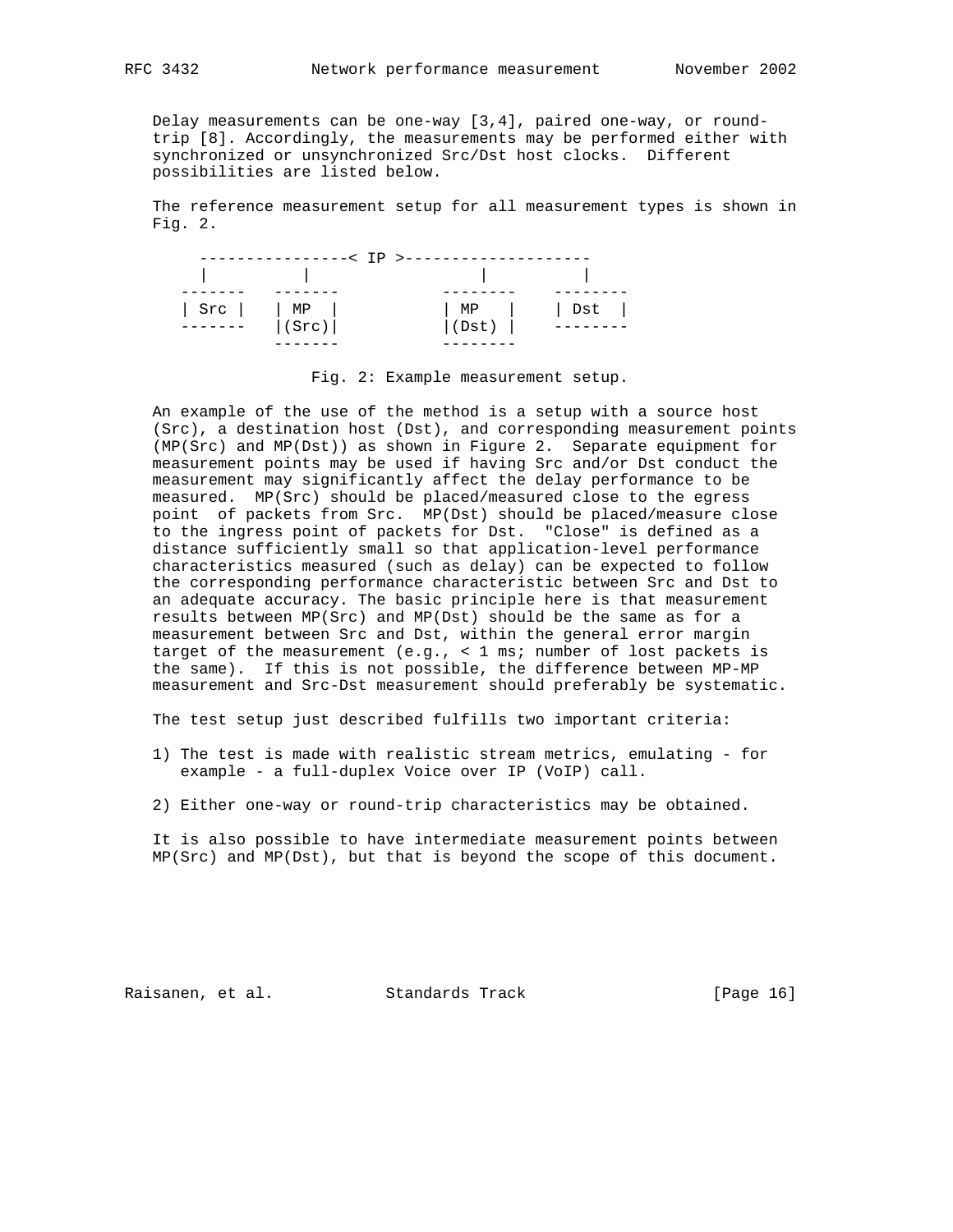#### 5.1.1 One way measurement

 In the interests of specifying metrics that are as generally applicable as possible, application-level measurements based on one way delays are used in the example metrics. The implication of application-level measurement for bi-directional applications, such as interactive multimedia conferencing, is discussed below.

 Performing a single one-way measurement only yields information on network behavior in one direction. Moreover, the stream at the network transport level does not emulate accurately a full-duplex multimedia connection.

#### 5.1.2 Paired one way measurement

 Paired one way delay refers to two multimedia streams: Src to Dst and Dst to Src for the same Src and Dst. By way of example, for some applications, the delay performance of each one way path is more important than the round trip delay. This is the case for delay limited signals such as VoIP. Possible reasons for the difference between one-way delays is different routing of streams from Src to Dst vs. Dst to Src.

 For example, a paired one way measurement may show that Src to Dst has an average delay of 30ms, while Dst to Src has an average delay of 120ms. To a round trip delay measurement, this example would look like an average of 150ms delay. Without the knowledge of the asymmetry, we might miss a problem that the application at either end may have with delays averaging more than 100ms.

 Moreover, paired one way delay measurement emulates a full-duplex VoIP call more accurately than a single one-way measurement only.

# 5.1.3 Round trip measurement

 From the point of view of periodic multimedia streams, round-trip measurements have two advantages: they avoid the need of host clock synchronization and they allow for a simulation of full-duplex communication. The former aspect means that a measurement is easily performed, since no special equipment or NTP setup is needed. The latter property means that measurement streams are transmitted in both directions. Thus, the measurement provides information on quality of service as experienced by two-way applications.

 The downsides of round-trip measurement are the need for more bandwidth than a one-way test and more complex accounting of packet loss. Moreover, the stream that is returning towards the original sender may be more bursty than the one on the first "leg" of the

Raisanen, et al. Standards Track [Page 17]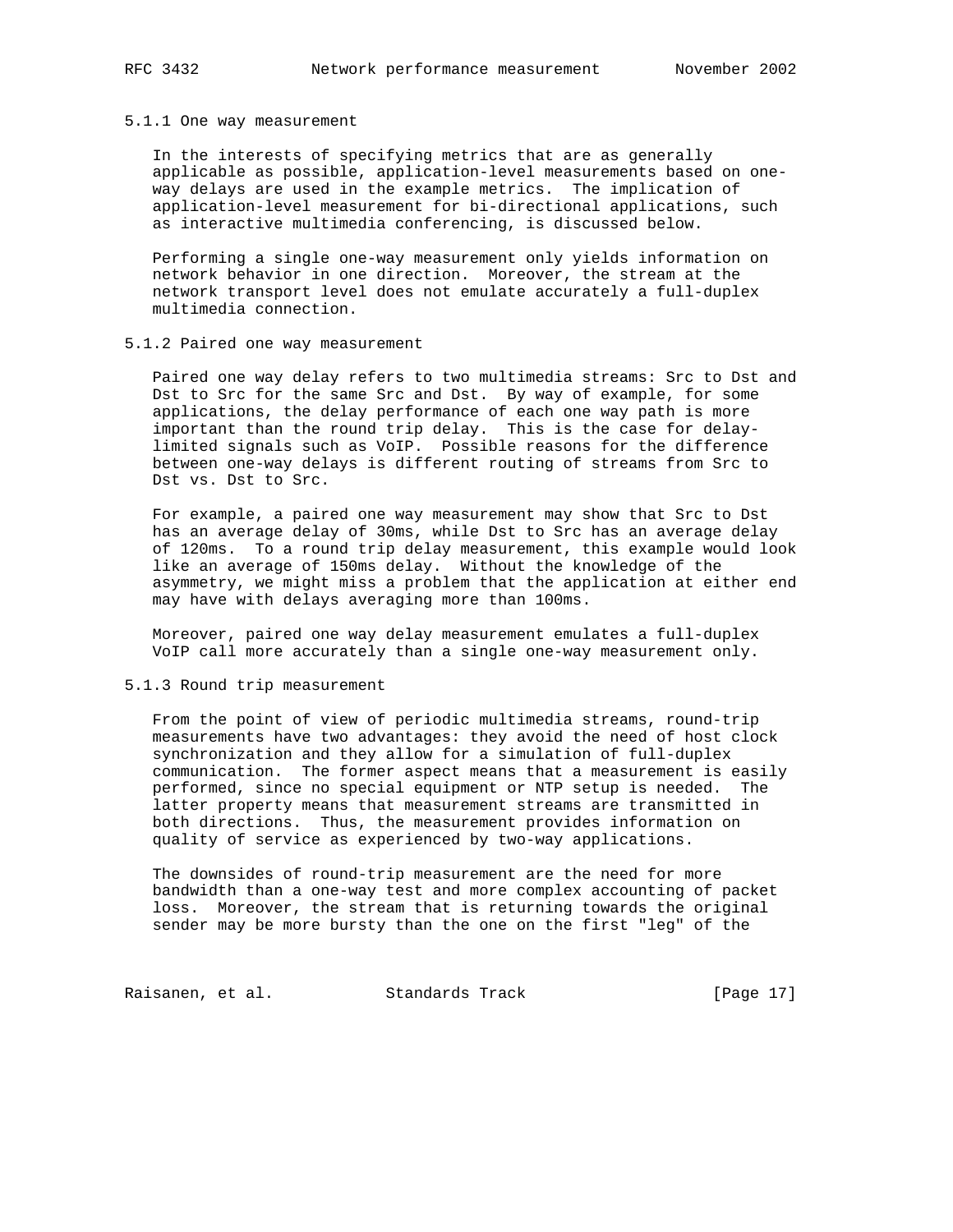round-trip journey. The last issue, however, means in practice that the returning stream may experience worse QoS than the out-going one, and the performance estimates thus obtained are pessimistic ones. The possibility of asymmetric routing and queuing must be taken into account during an analysis of the results.

 Note that with suitable arrangements, round-trip measurements may be performed using paired one way measurements.

5.2 Statistics calculable from one sample

 Some statistics may be particularly relevant to applications simulated by periodic streams, such as the range of delay values recorded during the sample.

 For example, a sample metric generates 100 packets at MP(Src) with the following measurements at MP(Dst):

- + 80 packets received with delay [i] <= 20 ms
- 8 packets received with delay [i] > 20 ms
- 5 packets received with corrupt packet headers
- 4 packets from MP(Src) with no matching packet recorded at MP(Dst) (effectively lost)
- 3 packets received with corrupt packet payload and delay [i] <= 20 ms
- 2 packets that duplicate one of the 80 packets received correctly as indicated in the first item

 For this example, packets are considered acceptable if they are received with less than or equal to 20ms delays and without corrupt packet headers or packet payload. In this case, the percentage of acceptable packets is 80/100 = 80%.

 For a different application that will accept packets with corrupt packet payload and no delay bounds (so long as the packet is received), the percentage of acceptable packets is  $(80+8+3)/100 =$ 91%.

5.3 Statistics calculable from multiple samples

 There may be value in running multiple tests using this method to collect a "sample of samples". For example, it may be more appropriate to simulate 1,000 two-minute VoIP calls rather than a single 2,000 minute call. When considering a collection of multiple samples, issues like the interval between samples (e.g. minutes, hours), composition of samples (e.g. equal Tf-T0 duration, different

Raisanen, et al. Standards Track [Page 18]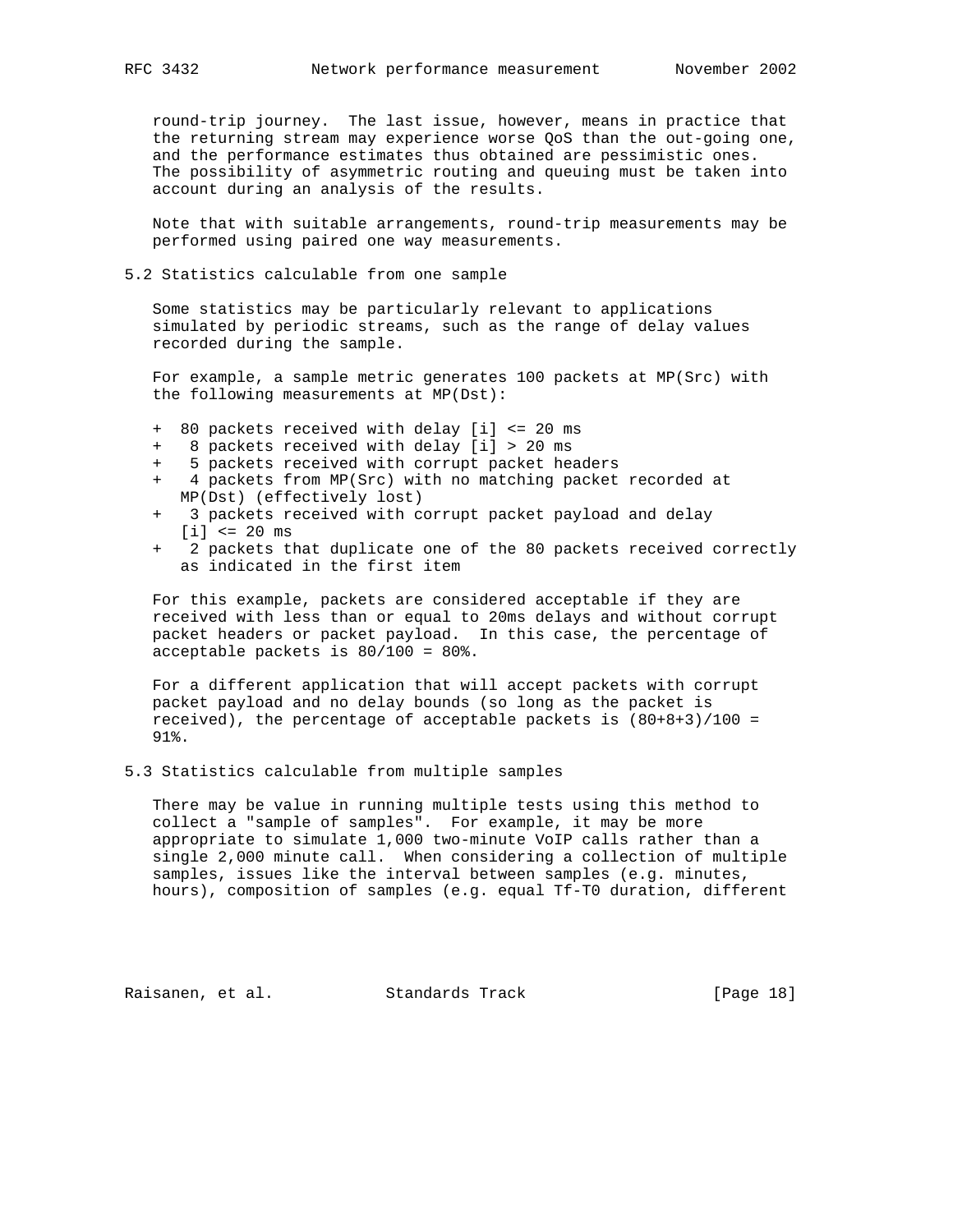packet sizes), and network considerations (e.g. run different samples over different intervening link-host combinations) should be taken into account. For items like the interval between samples, the usage pattern for the application of interest should be considered.

 When computing statistics for multiple samples, more general statistics (e.g. median, percentile, etc.) may have relevance with a larger number of packets.

# 5.4 Background conditions

 In many cases, the results may be influenced by conditions at Src, Dst, and/or any intervening networks. Factors that may affect the results include: traffic levels and/or bursts during the sample, link and/or host failures, etc. Information about the background conditions may only be available by external means (e.g. phone calls, television) and may only become available days after samples are taken.

## 5.5 Considerations related to delay

 For interactive multimedia sessions, end-to-end delay is an important factor. Too large a delay reduces the quality of the multimedia session as perceived by the participants. One approach for managing end-to-end delays on an Internet path involving heterogeneous link layer technologies is to use per-domain delay quotas (e.g. 50 ms for a particular IP domain). However, this scheme has clear inefficiencies, and can over-constrain the problem of achieving some end-to-end delay objective. A more flexible implementation ought to address issues like the possibility of asymmetric delays on paths, and sensitivity of an application to delay variations in a given domain. There are several alternatives as to the delay statistic one ought to use in managing end-to-end QoS. This question, although very interesting, is not within the scope of this memo and is not discussed further here.

- 6. Security Considerations
- 6.1 Denial of Service Attacks

 This method generates a periodic stream of packets from one host (Src) to another host (Dst) through intervening networks. This method could be abused for denial of service attacks directed at Dst and/or the intervening network(s).

 Administrators of Src, Dst, and the intervening network(s) should establish bilateral or multi-lateral agreements regarding the timing, size, and frequency of collection of sample metrics. Use of this

Raisanen, et al. Standards Track [Page 19]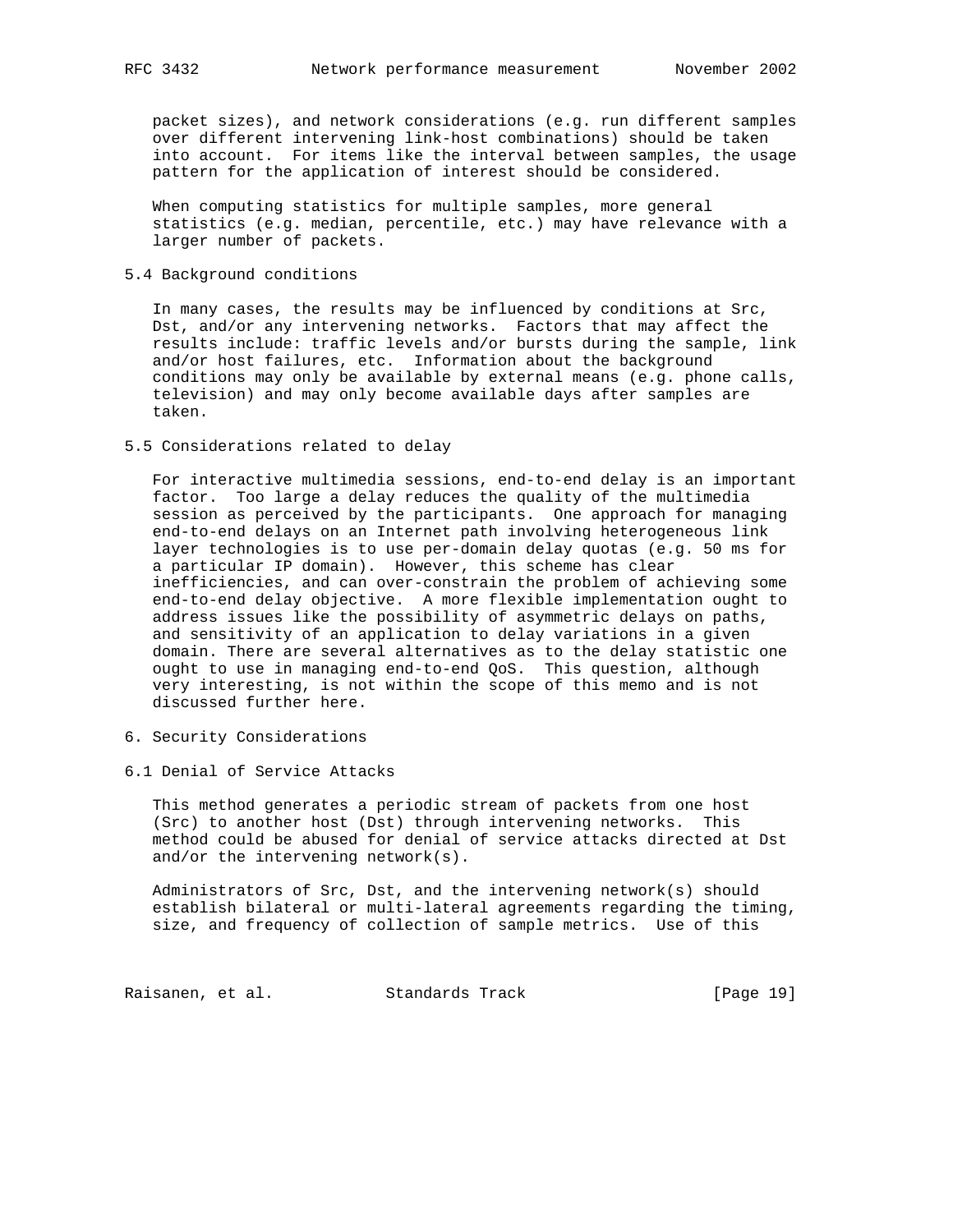method in excess of the terms agreed between the participants may be cause for immediate rejection, discard of packets, or other escalation procedures defined between the affected parties.

6.2 User data confidentiality

 Active use of this method generates packets for a sample, rather than taking samples based on user data, and does not threaten user data confidentiality. Passive measurement must restrict attention to the headers of interest. Since user payloads may be temporarily stored for length analysis, suitable precautions MUST be taken to keep this information safe and confidential.

6.3 Interference with the metric

 It may be possible to identify that a certain packet or stream of packets is part of a sample. With that knowledge at Dst and/or the intervening networks, it is possible to change the processing of the packets (e.g. increasing or decreasing delay) that may distort the measured performance. It may also be possible to generate additional packets that appear to be part of the sample metric. These additional packets are likely to perturb the results of the sample measurement.

 To discourage the kind of interference mentioned above, packet interference checks, such as cryptographic hash, MAY be used.

7. IANA Considerations

 Since this method and metric do not define a protocol or well-known values, there are no IANA considerations in this memo.

- 8. Normative References
	- [1] Bradner, S., "The Internet Standards Process -- Revision 3", BCP 9, RFC 2026, October 1996.
	- [2] Bradner, S., "Key words for use in RFCs to Indicate Requirement Levels", BCP 14, RFC 2119, March 1997.
	- [3] Paxson, V., Almes, G., Mahdavi, J. and M. Mathis, "Framework for IP Performance Metrics", RFC 2330, May 1998.
	- [4] Almes, G., Kalidindi, S. and M. Zekauskas, "A one-way delay metric for IPPM", RFC 2679, September 1999.

Raisanen, et al. Standards Track [Page 20]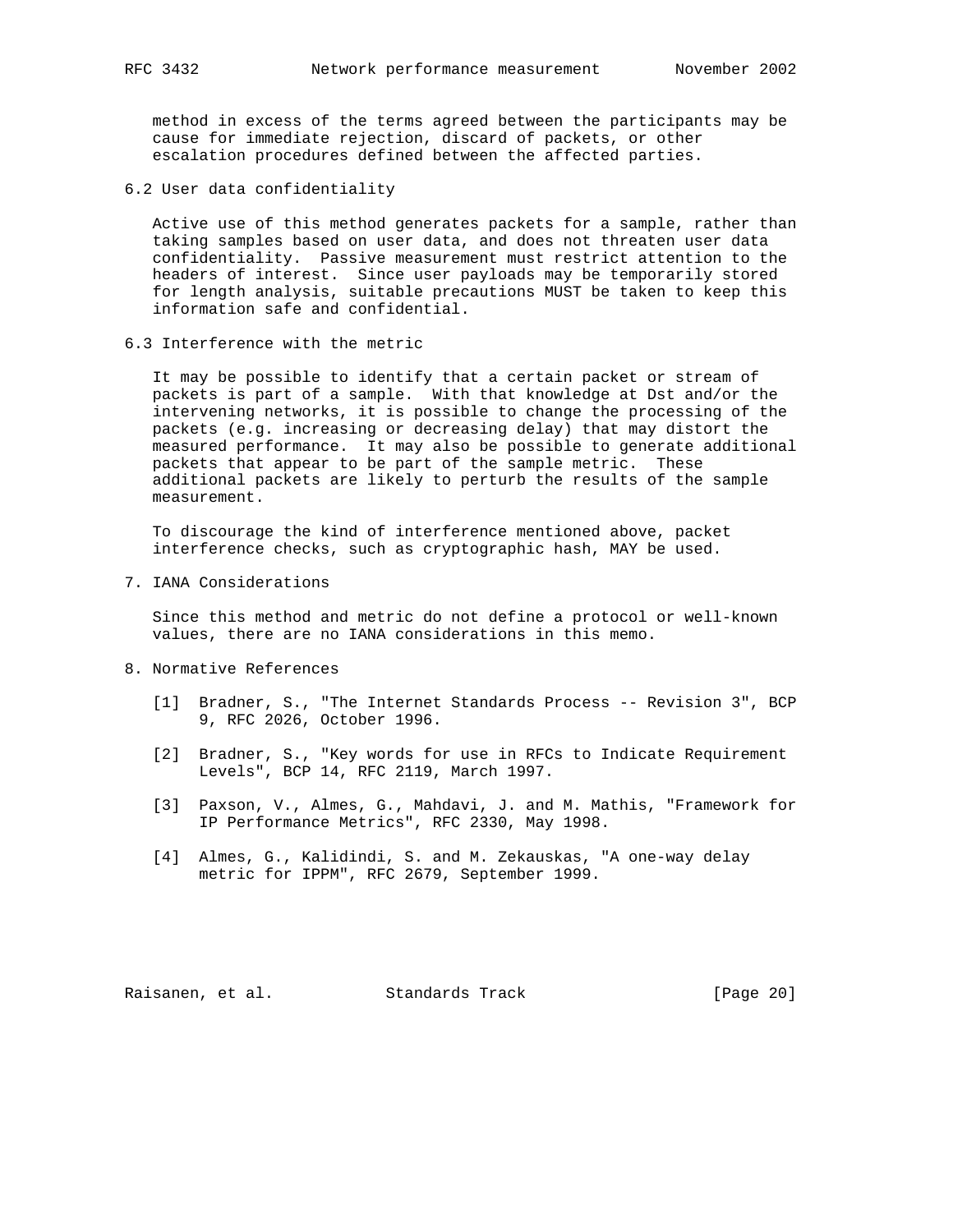- [5] Demichelis, C. and P. Chimento, "IP Packet Delay Variation Metric for IP Performance Metrics (IPPM)", RFC 3393, November 2002.
- 9. Informative References
	- [6] "End-to-end Quality of Service in TIPHON systems; Part 5: Quality of Service (QoS) measurement methodologies", ETSI TS 101 329-5 V1.1.2, January 2002.
	- [7] International Telecommunications Union, "Internet protocol data communication service \_ IP packet transfer and availability performance parameters", Telecommunications Sector Recommendation I.380 (re-numbered Y.1540), February 1999.
	- [8] Almes, G., Kalidindi, S. and M. Zekauskas, "A round-trip delay metric for IPPM", RFC 2681, September 1999.

# 10. Acknowledgments

 The authors wish to thank the chairs of the IPPM WG (Matt Zekauskas and Merike Kaeo) for comments that have made the present document more clear and focused. Howard Stanislevic and Will Leland have also presented useful comments and questions. We also gratefully acknowledge Henk Uijterwaal's continued challenge to develop the motivation for this method. The authors have built on the substantial foundation laid by the authors of the framework for IP performance [3].

Raisanen, et al. Standards Track [Page 21]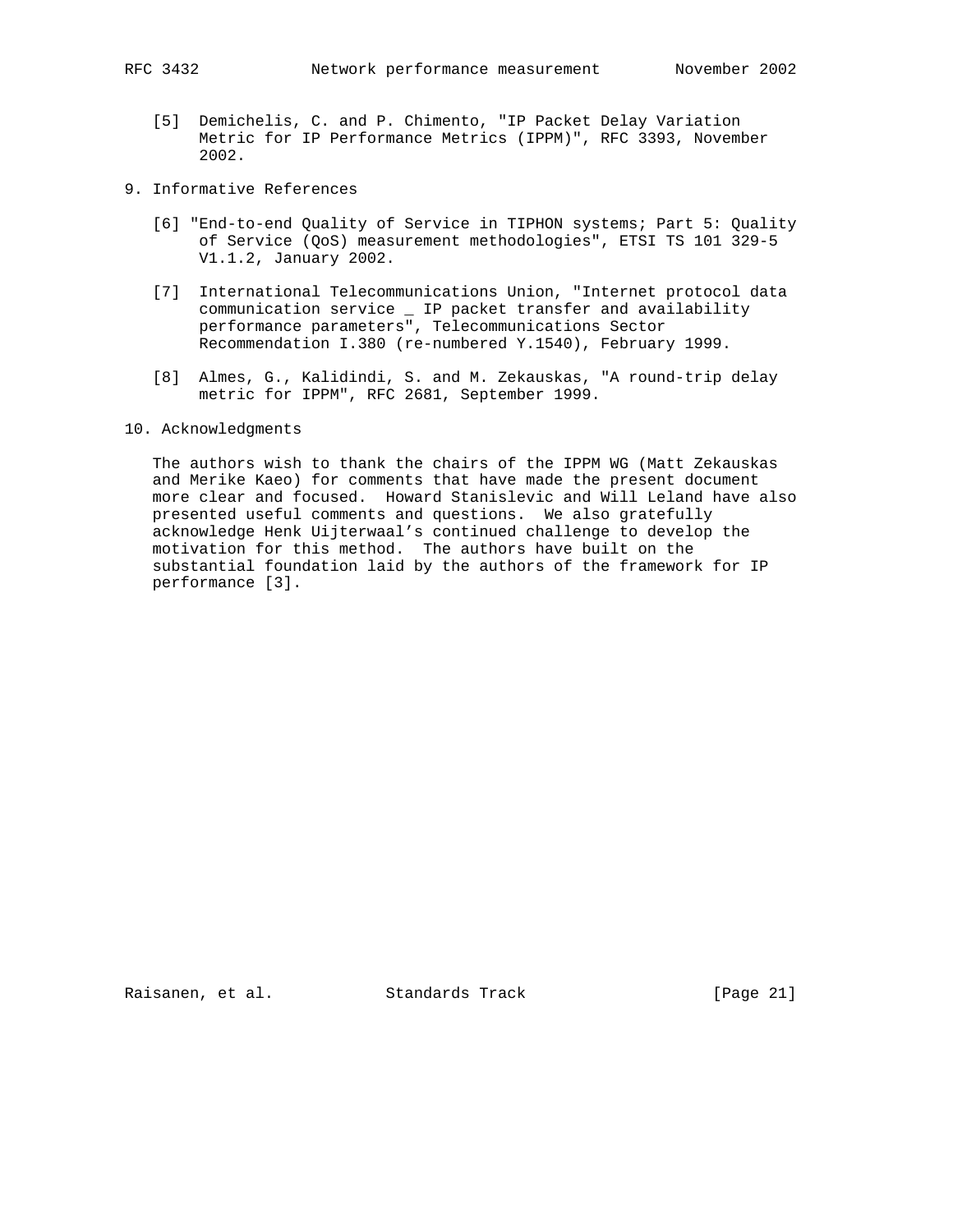11. Author's Addresses

 Vilho Raisanen Nokia Networks P.O. Box 300 FIN-00045 Nokia Group Finland

 Phone: +358 7180 8000 Fax: +358 9 4376 6852 EMail: Vilho.Raisanen@nokia.com

 Glenn Grotefeld Motorola, Inc. 1501 W. Shure Drive, MS 2F1 Arlington Heights, IL 60004 USA

 Phone: +1 847 435-0730 Fax: +1 847 632-6800 EMail: g.grotefeld@motorola.com

 Al Morton AT&T Labs Room D3 - 3C06 200 Laurel Ave. South Middletown, NJ 07748 USA

 Phone: +1 732 420 1571 Fax: +1 732 368 1192 EMail: acmorton@att.com

Raisanen, et al. Standards Track [Page 22]